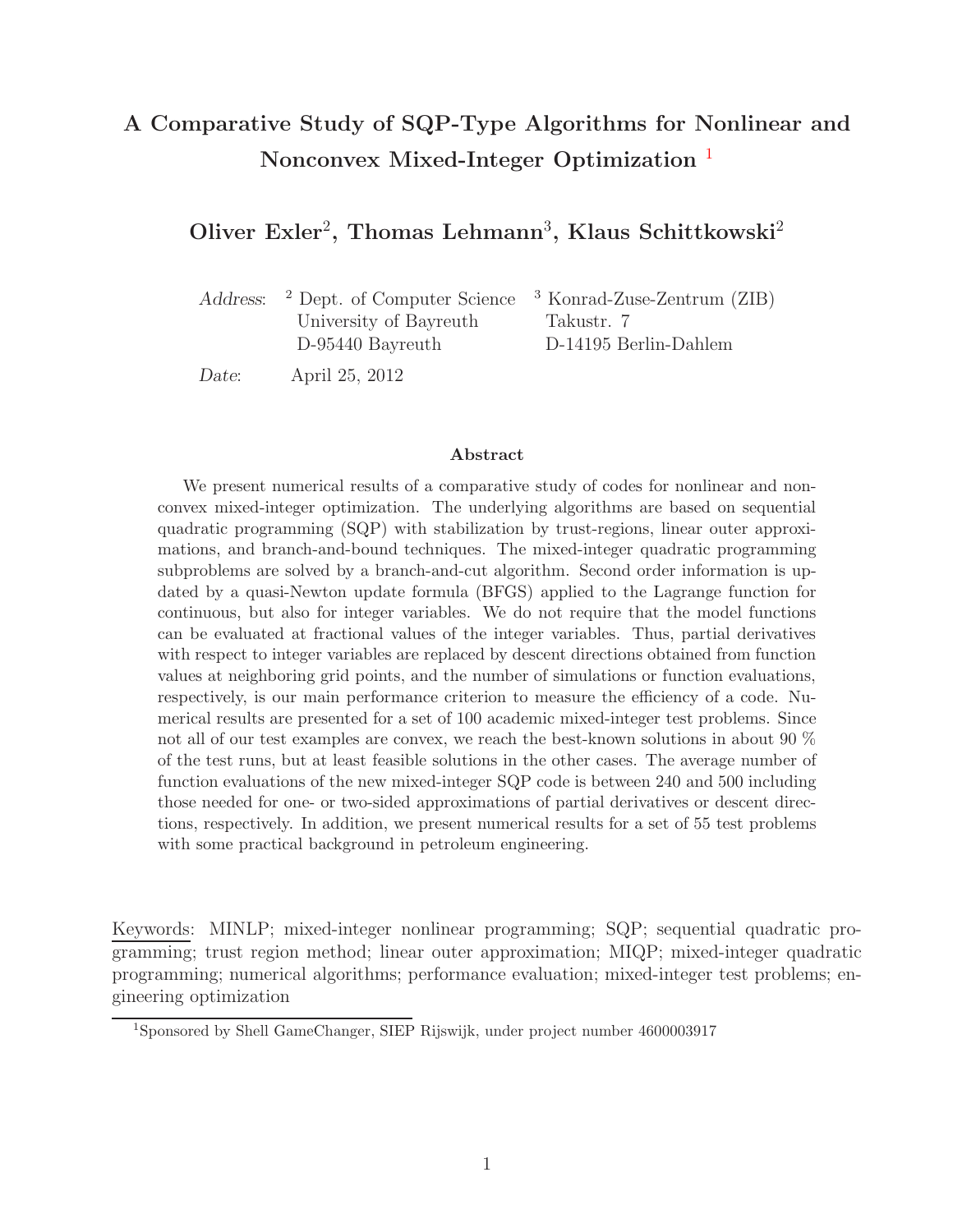## **1 Introduction**

We consider the general mixed-integer nonlinear program to minimize a scalar objective function under nonlinear equality and inequality constraints,

<span id="page-1-0"></span>
$$
\begin{aligned}\n\text{minimize} & f(x, y) \\
x \in \mathbb{R}^{n_c}, \ y \in \mathbb{Z}^{n_i} \quad & f(x, y) \\
\text{subject to} & g_j(x, y) = 0 \quad , \quad j = 1, \dots, m_e \quad , \\
& g_j(x, y) \ge 0 \quad , \quad j = m_e + 1, \dots, m \quad , \\
& x \in X \quad , \ y \in Y \quad .\n\end{aligned} \tag{1}
$$

x denotes the continuous and  $y$  the integer variables including binary variables. The two sets X and Y are defined by upper and lower bounds of variables,

<span id="page-1-1"></span>
$$
X := \{ x \in \mathbb{R}^{n_c} : x_l \le x \le x_u \},
$$
  
\n
$$
Y := \{ y \in \mathbb{Z}^{n_i} : y_l \le y \le y_u \},
$$
\n
$$
(2)
$$

where  $n_c$  is the number of continuous variables and  $n_i$  is the number of integer variables. It is assumed that the problem functions  $f(x, y)$  and  $g_i(x, y)$ ,  $j = 1, \ldots, m$ , are twice continuously differentiable with respect to x for all  $x \in X$ .

Numerous algorithms to address mixed-integer nonlinear programs have been proposed in the past, see for example Floudas [\[25\]](#page-27-0) or Grossmann and Kravanja [\[29\]](#page-27-1) for review papers. Comparative results of a variety of solvers are found in Bonami, Kilinç, and Linderoth  $[8]$ , and a review on available software is published by Bussieck and Vigerske [\[11\]](#page-26-1).

Typically, these approaches require continuous relaxations of integer variables. By a continuous relaxation, we understand that integer variables can be treated as continuous variables, i.e., function values can be computed for all  $y \in Y_{I\!R}$ , where

$$
Y_R := \{ y \in I\!\!R^{n_i} : y_l \le y \le y_u \} . \tag{3}
$$

In this case, we require in addition that  $f(x, y)$  and  $g_j(x, y)$ ,  $j = 1, \ldots, m$ , are also twice continuously differentiable subject to all  $y \in Y_{I\!R}$ .

However, many real-life mixed-integer problems are not relaxable. Functions are often highly nonlinear and nonconvex and sometimes their values can only be computed by complex simulation software. Examples arise in mechanical, electrical, aerospace, chemical, automotive, petroleum and many other areas. An industrial case study is considered by Bünner, Schittkowski, and van de Braak [\[10\]](#page-26-2), where typical integer variables are the number of fingers and layers of an electronic filter, which cannot be relaxed due to the underlying simulation tools. Other typical non-relaxable integer variables are the number of rips and rills of a corrugated horn antenna, see Hartwanger, Schittkowski, and Wolf [\[32\]](#page-28-0), or the number and position of trays of a distillation column, see Thomas and Kröner  $[54]$ . In Exler, et al.  $[18]$ , the authors consider a wastewater treatment plant for nitrogen removal. The feed layer in a settler is a integer variable with physical meaning that is not relaxable due to the underlying Simulink implementation.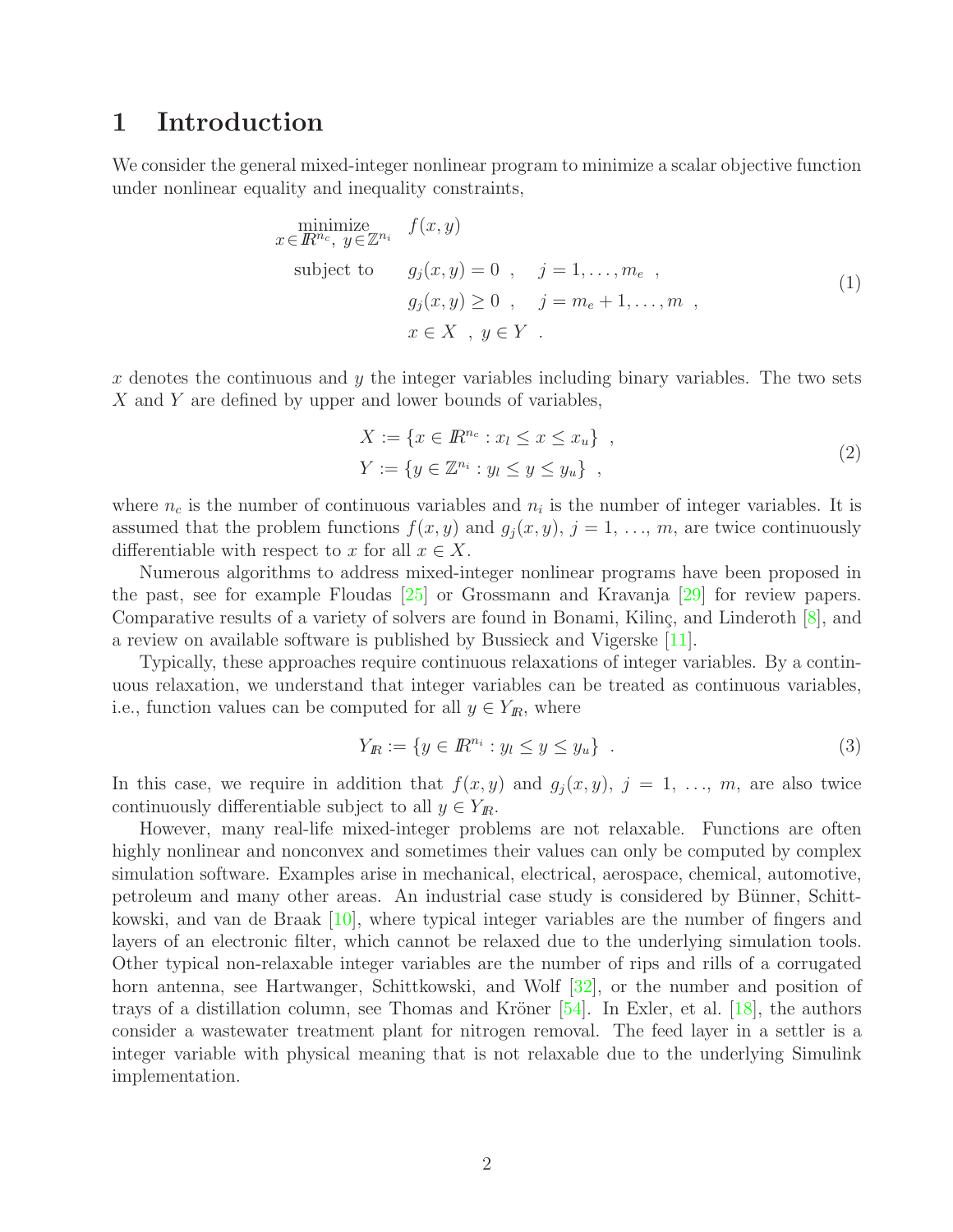When considering non-relaxable integer variables, we do not have in mind categorical variables, e.g., the series of planets of flyby missions or the type and the number of boosters of a launch vehicle, see Schlueter [\[52\]](#page-29-1), where a change of an integer value leads to a structural change of the underlying model. In this case, there is not a natural or intrinsic ordering of the decision variables in a category. We are more interested in applications, especially in engineering sciences, which are modeled by non-relaxable integer variables with some physical meaning. In other words, function values implicitly depend on each other, please see the examples mentioned above. Consider, e.g., the number of fingers of an electronic filter. A change from 36 to 37 would not lead to a dramatic change of the objective or constraint functions. A plot of objective function values over two of these integer variables, evaluated only at integer values, would look like a smooth grid. This observation is the main motivation for our idea to apply quadratic approximations.

We suppose that a *black box* simulation code provides function values, i.e., that we do not know anything about the internal analytical structure of the model functions nor how the model equations are implemented. Since, in addition, most simulation systems in engineering sciences are highly complex, calculation times of these black box simulation codes are often excessive. Typical requirements for an optimization method in this environment are to limit the number of function evaluations to fewer than 1000 and to operate efficiently without any partial derivative information.

In the past decades, several heuristic and deterministic methods to solve optimization problems with non-relaxable integer variables were proposed. Search algorithms were developed that explore the integer space, as pattern search algorithms, see, e.g., Audet and Dennis [\[2\]](#page-25-0). Other approaches transform the mixed-integer problem into a continuous problem and make use of nonlinear optimization techniques. Li and Chou [\[39\]](#page-28-1) for instance, replace the integrality condition by continuous nonlinear constraints, and the resulting highly nonconvex program is solved by a global optimization algorithm.

Branch-and-bound methods also transform the problem. Here a series of relaxed nonlinear programs obtained by restricting the variable range of the relaxed integer variables must be solved, see Gupta and Ravindran [\[30\]](#page-27-3) or Borchers and Mitchell [\[9\]](#page-26-3). When applying an SQP algorithm at a node of the search tree, it is possible to apply early branching as described by Leyffer [\[38\]](#page-28-2).

Another frequently used solution method for solving mixed-integer nonlinear programming problems is based on linear outer approximations. The idea is introduced by Duran and Grossmann  $\left[17\right]$  and is extended by Fletcher and Leyffer  $\left[24\right]$ . Convergence towards the global optimal solution of a convex program is guaranteed by considering a gradually improving mixed-integer linear relaxation of the original mixed-integer nonlinear program. A related approach was pro-posed by Westerlund and Pörn [\[57\]](#page-29-2). The ECP technique applies cutting planes as in linear programming.

Several codes were implemented that address mixed-integer problems. BARON solves nonconvex optimization problems with continuous and integer variables based on the Branch And Reduce Optimization Navigator combining constraint propagation, interval analysis, and duality with enhanced branch and bound concepts, see Sahinidis and Tawarmalani [\[47\]](#page-29-3) and Tawarmalani and Sahinidis [\[53\]](#page-29-4). Convex and polyhedral relaxations are used by Nowak et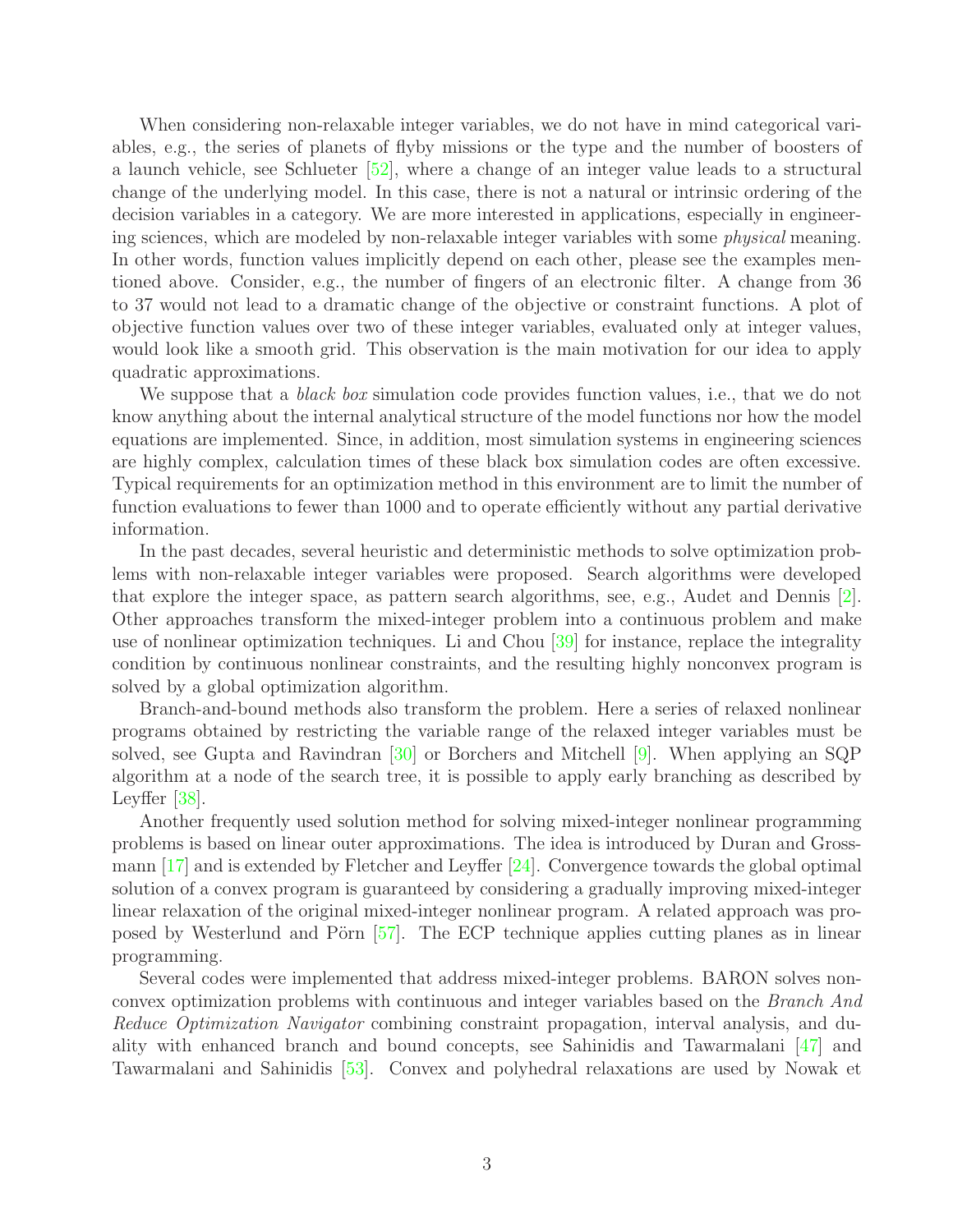al. [\[42\]](#page-28-3) to generate inner and outer approximations, where the resulting code is called LAGO. Moreover, the code DICOPT realizes an extension of the outer approximation method for an equality relaxation strategy, and comes with some heuristics for solving nonconvex problems, see Viswanathan and Grossmann [\[56\]](#page-29-5).

Open-source solvers have been created within the COIN-OR initiative: BONMIN consists of sophisticated branch-and-bound, outer approximation, branch-and-cut and hybrid codes, see Bonami et al. [\[7\]](#page-26-5). Another implementation is COUENNE based on convex over- and under-envelopes and a branch-and-bound algorithm to solve nonconvex mixed-integer nonlinear programs, see Belotti et al. [\[6,](#page-26-6) [5\]](#page-26-7).

A first version of our mixed-integer sequential quadratic programming method (MISQP) was discussed and implemented by Exler et al. [\[21\]](#page-27-5). The algorithm proceeds from the SQPbased trust region method of Yuan [\[58\]](#page-29-6), see also Schittkowski and Yuan [\[51\]](#page-29-7), and is adapted to solve nonlinear mixed-integer optimization problems by solving a sequence of mixed-integer quadratic subproblems. The algorithm is outlined in Section [2](#page-4-0) in more detail.

A possible stabilization of the method of Exler et al. [\[21\]](#page-27-5) is achieved by adding linear outer approximations as proposed by Fletcher and Leyffer [\[24\]](#page-27-4) and Duran and Grossmann [\[17\]](#page-26-4). These modifications are presented in Section [3](#page-11-0) together with a general outline of linear outer approximation algorithms.

For a sequential quadratic programming (SQP) method, but also for applying outer approximations, the availability of first partial derivatives is crucial. An important question is how to replace partial derivatives with respect to non-relaxable integer variables. Since  $f(x, y)$ and  $g_1(x, y), \ldots, g_m(x, y)$  cannot be evaluated at small perturbations of an integer variable value, we compute a descent direction instead. For the objective function and given  $x \in X$  and  $y \in Y$ , we apply a two-sided difference formula,

<span id="page-3-0"></span>
$$
\frac{\partial f(x,y)}{\partial y_j} \approx \frac{1}{2} \left( f(x,y_1,\ldots,y_j+1,\ldots,y_{n_i}) - f(x,y_1,\ldots,y_j-1,\ldots,y_{n_i}) \right) \tag{4}
$$

for  $j = 1, \ldots, n_i$ , where  $y = (y_1, \ldots, y_{n_i})^T$ . The same formula is used for constraint functions. Since our algorithms guarantee satisfaction of box constraints, the formula is adapted at a bound. For binary variables or for variables at a bound, [\(4\)](#page-3-0) is replaced by a forward or backward difference formula, respectively. Partial derivatives with respect to continuous variables are computed by standard difference formulae, but can be provided by a user also in analytical form.

There is a very attractive advantage of approximating integer derivatives at grid points. The additional function evaluations for gradient approximations are not wasted. We keep track of the best feasible iterate regardless whether it has been used for computing a descent direction or for the main iteration of our MISQP algorithm, and return to this point whenever it seems to be profitable.

It is important to understand that our SQP-type algorithm is also applicable to solve relaxable mixed-integer programming problems. If analytical partial derivatives are available, the user may pass them to the MISQP code. Moreover, if the number of integer variables is set to zero, i.e., if  $n_i = 0$ , the algorithm behaves exactly like a standard SQP-code for continuous optimization stabilized by trust-regions.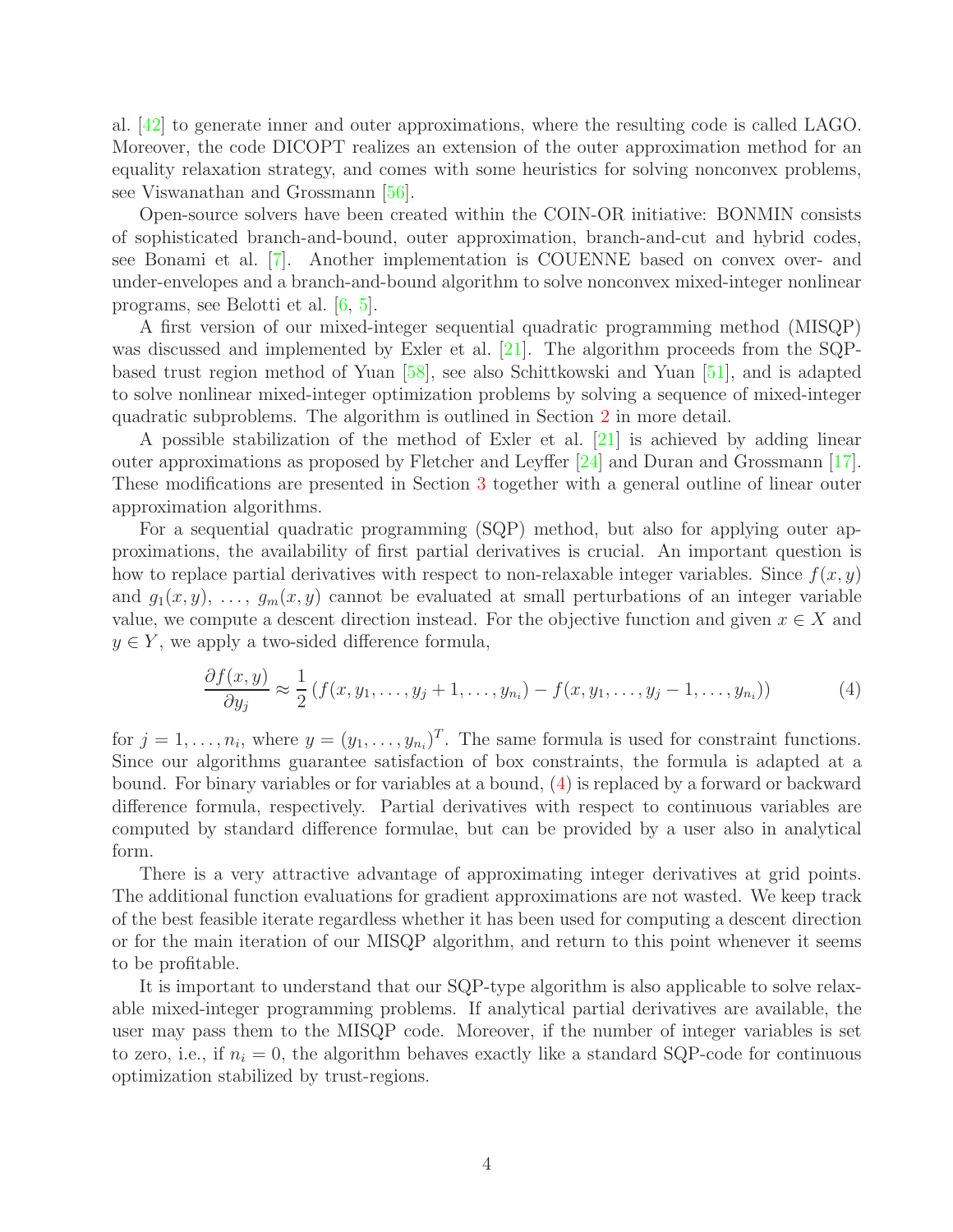An interesting question is whether the usage of analytical derivatives, if available, leads to a better performance or not. Our numerical results indicate that numerical approximations at grid points lead to a somewhat more reliable implementation, i.e., more problems are successfully solved. A possible explanation might be that the main goal is to achieve a descent direction with respect to a suitable merit function from one grid point to the next, not locally around the current iterate.

Section [4](#page-17-0) outlines the test framework and contains numerical results. To compare robustness and efficiency of our codes, we develop criteria to decide whether the result of a test run can be considered as a successful one or not. Two sets of test problems are considered, a selection of 100 academic mixed integer nonlinear test problems published in Schittkowski [\[50\]](#page-29-8), and a set of 55 test problems with practical background in petroleum engineering. Both are used to compare our codes MISQP [\[20\]](#page-27-6), MISQPN [\[19\]](#page-27-7), MISQPOA [\[36\]](#page-28-4), and MINLPB4 [\[35\]](#page-28-5). Some of them are executed with different parameters to test alternative formulations. It turns out that different versions of MISQP solve between 70 and 90 problems out of a set of 100 academic test examples, whereas the average number of function evaluations is between 240 and 500 including those needed for approximating derivatives. Numerical results are presented in form of mean values, priority factors, and performance profiles.

# <span id="page-4-0"></span>**2 A Sequential Quadratic Programming Algorithm with Trust Region Stabilization**

In this section, we present an SQP-type algorithm developed by Exler and Schittkowski [\[21\]](#page-27-5). The algorithm extends the concept of a trust region SQP algorithm as described by Yuan [\[58\]](#page-29-6), Conn et al. [\[14\]](#page-26-8), Schittkowski and Yuan [\[51\]](#page-29-7) and many others, to mixed-integer nonlinear optimization. Instead of solving continuous quadratic programs, we solve a sequence of mixedinteger convex quadratic optimization problems to approximate a solution of [\(1\)](#page-1-0).

The Lagrange function of the mixed-integer nonlinear program [\(1\)](#page-1-0) is

$$
L(x, y, u, v_l, v_u, w_l, w_u) := f(x, y) - \sum_{j=1}^{m} u_j g_j(x, y) - v_l^T (x - x_l) - v_u^T (x_u - x) - w_l^T (y - y_l) - w_u^T (y_u - y) ,
$$
\n
$$
(5)
$$

where  $u_j$  is the Lagrange multiplier for the j-th constraint,  $j = 1, \ldots, m$ , where  $v_l$  and  $v_u$  are multipliers for lower and upper bounds of the continuous variables, and where  $w_l$  and  $w_u$  are multipliers for lower and upper bounds of the integer variables. Note that in the presence of integer variables, local optimality criteria based on the Lagrange function [\(5\)](#page-4-1) do not exist. In the mixed-integer case, multipliers are only used for updating a quasi-Newton matrix. They become more important in case of continuous optimization  $(n_i = 0)$  to serve as local optimality criteria.

To simplify the notation, we define

<span id="page-4-1"></span>
$$
g(x, y) := (g_1(x, y), \dots, g_m(x, y))^T ,
$$
  
\n
$$
\nabla g(x, y) := (\nabla g_1(x, y), \dots, \nabla g_m(x, y)) .
$$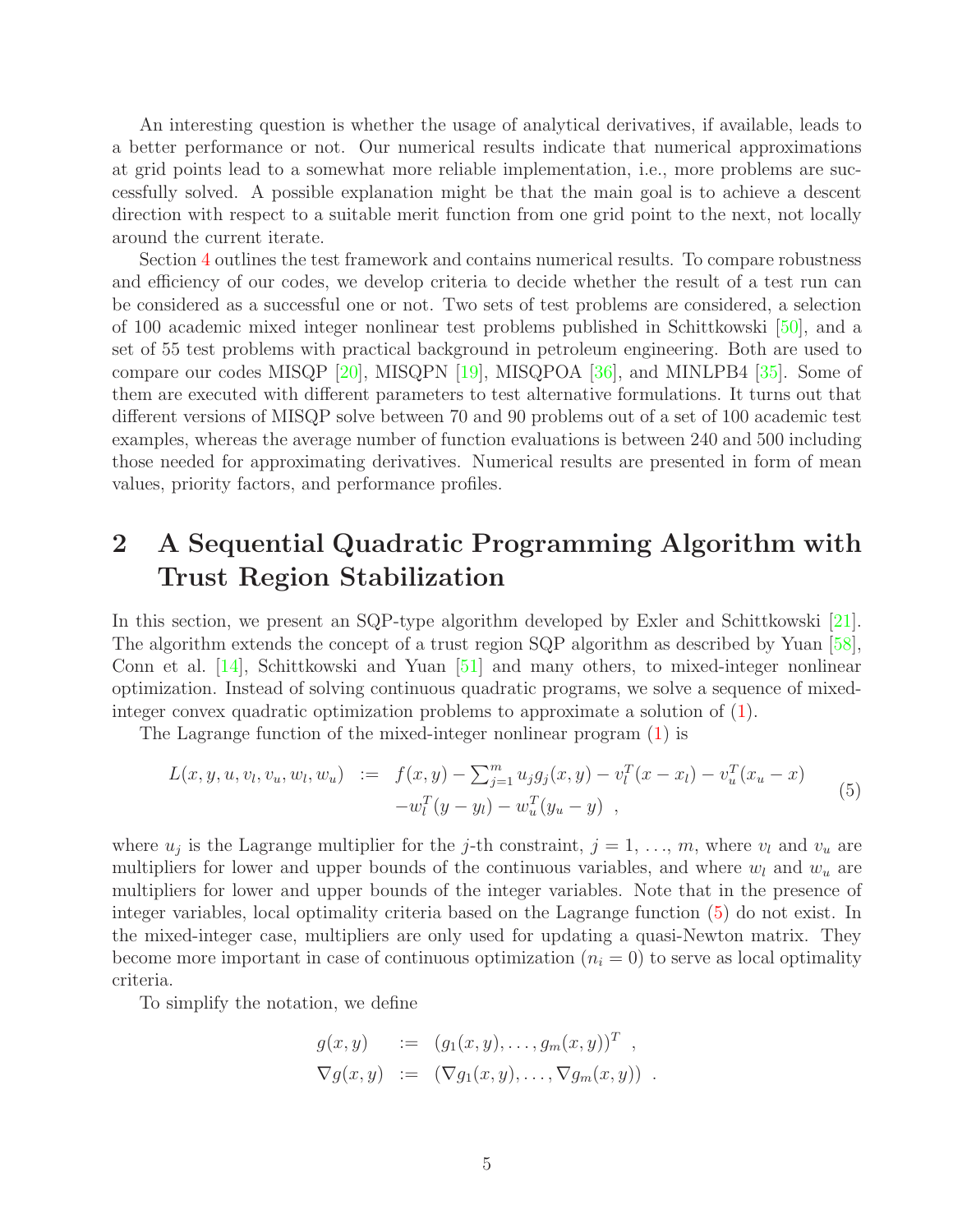The method is based on the exact  $L_{\infty}$ -penalty function

<span id="page-5-0"></span>
$$
P_{\sigma}(x, y) := f(x, y) + \sigma ||g(x, y)^{-}||_{\infty} , \qquad (6)
$$

where  $q(x, y)^- \in \mathbb{R}^m$  is defined as

<span id="page-5-1"></span>
$$
g_j(x, y)^{-} := g_j(x, y) , \quad 1 \le j \le m_e \tag{7}
$$

<span id="page-5-3"></span>and

$$
g_j(x, y)^{-} := \min(g_j(x, y), 0) , \quad m_e + 1 \le j \le m . \tag{8}
$$

The penalty parameter  $\sigma$  is adapted by the algorithm. It is guaranteed that our algorithm always stays within the bounds given by  $X$  and  $Y$ , see  $(2)$ , which are therefore not included in  $P_{\sigma}(x, y)$ .

In the remainder of this section, the subscript  $k$  denotes the iteration index. The basic idea of trust region methods is to approximate the original problem by a simpler one, in our case a convex mixed-integer quadratic program. In addition, we add a trusted neighborhood to avoid steps that are too large. The solution of the quadratic subproblem subject to the trust region is a potential step towards a new iterate. Depending on the quality of the predicted improvement compared to the actual change in the merit function [\(6\)](#page-5-0), the trial point is accepted or rejected and the trust region is enlarged or reduced, respectively.

To approximate  $P_{\sigma_k}(x_k, y_k)$  in the k-th iteration step, where  $(x_k, y_k)$  is a current iterate and  $\sigma_k$  a suitable penalty parameter, we successively solve the subproblem

$$
\begin{aligned}\n\minimize & \quad \nabla f(x_k, y_k)^T d + \frac{1}{2} d^T C_k d + \sigma_k \left\| \left( g(x_k, y_k) + \nabla g(x_k, y_k)^T d \right)^{-} \right\|_{\infty} \\
\text{subject to} & \quad \|d^c\|_{\infty} \leq \Delta_k^c \quad, \ \|d^i\|_{\infty} \leq \Delta_k^i \quad, \\
& x_k + d^c \in X \quad, \ y_k + d^i \in Y \quad,\n\end{aligned} \tag{9}
$$

with  $d := (d^c, d^i)$ . Note that [\(9\)](#page-5-1) is feasible and that  $C_k \in \mathbb{R}^{(n_c+n_i)\times(n_c+n_i)}$  is positive definite for all k. Moreover, it is guaranteed that the subsequent iterate  $x_{k+1} := x_k + d_k^c$ ,  $y_{k+1} := y_k + d_k^i$ , if accepted, satisfies the bounds given by [\(2\)](#page-1-1).  $\Delta_k^c > 0$  and  $\Delta_k^i \geq 0$  denote the trust region radii for the continuous and the integer search space, respectively.

We use the  $L_{\infty}$ -norm to be able to replace [\(9\)](#page-5-1) by a standard mixed-integer quadratic program, see below. To simplify the notation, binary variables are considered as integer variables with bounds 0 and 1. Our code MISQP handles both types of variables separately.

During the remainder of this section, we denote the objective function of the mixed-integer subproblem [\(9\)](#page-5-1) by

<span id="page-5-2"></span>
$$
\Phi_k(d) := \nabla f(x_k, y_k)^T d + \frac{1}{2} d^T C_k d + \sigma_k \left\| \left( g(x_k, y_k) + \nabla g(x_k, y_k)^T d \right)^T \right\|_{\infty} \tag{10}
$$

Since [\(9\)](#page-5-1) is non-smooth, we introduce a slack variable  $\eta \in \mathbb{R}$  to replace (9) by an equivalent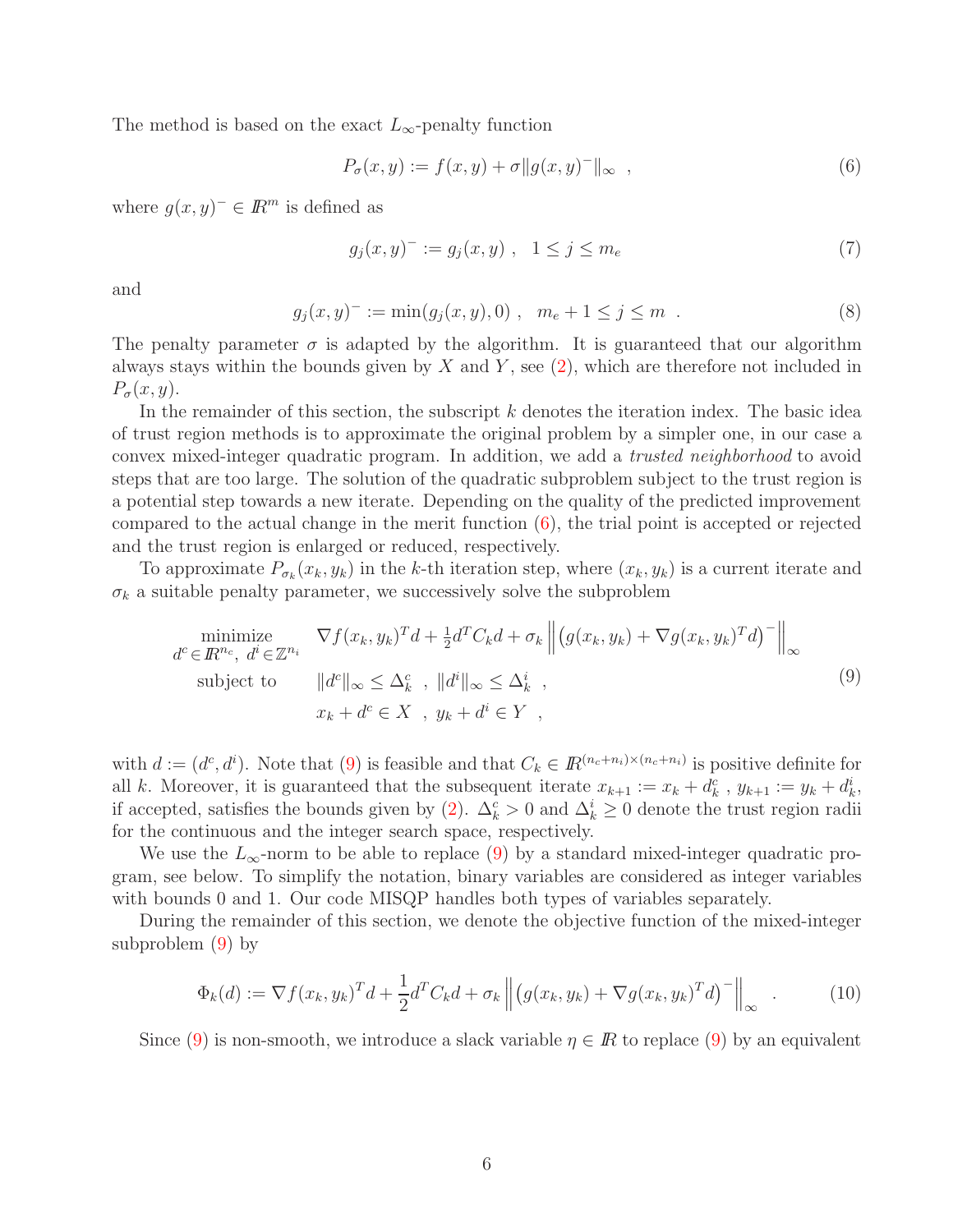mixed-integer quadratic programming problem

<span id="page-6-1"></span>
$$
\begin{aligned}\n\text{minimize} & \nabla f(x_k, y_k)^T d + \frac{1}{2} d^T C_k d + \sigma_k \eta \\
\text{subject to} & \eta + g_j(x_k, y_k) + \nabla g_j(x_k, y_k)^T d \ge 0, \quad j = 1, \dots, m_e, \\
& \eta - g_j(x_k, y_k) - \nabla g_j(x_k, y_k)^T d \ge 0, \quad j = 1, \dots, m_e, \\
& \eta + g_j(x_k, y_k) + \nabla g_j(x_k, y_k)^T d \ge 0, \quad j = m_e + 1, \dots, m, \\
& \|d^c\|_{\infty} \le \Delta_k^c, \quad \|d^i\|_{\infty} \le \Delta_k^i, \\
& x_k + d^c \in X, \quad y_k + d^i \in Y, \quad \eta \ge 0,\n\end{aligned}\n\tag{11}
$$

where  $d := (d^c, d^i)$ . If we fix the integer variables, we get the continuous convex quadratic program

<span id="page-6-2"></span>
$$
\begin{aligned}\n\text{minimize} & \nabla_x f(x_k, y_k)^T d^c + \frac{1}{2} d^{c} C_k^c d^c + \sigma_k \eta \\
\text{subject to} & \eta + g_j(x_k, y_k) + \nabla_x g_j(x_k, y_k)^T d^c \ge 0, \quad j = 1, \dots, m_e, \\
& \eta - g_j(x_k, y_k) - \nabla_x g_j(x_k, y_k)^T d^c \ge 0, \quad j = 1, \dots, m_e, \\
& \eta + g_j(x_k, y_k) + \nabla_x g_j(x_k, y_k)^T d^c \ge 0, \quad j = m_e + 1, \dots, m, \\
& \|d^c\|_{\infty} \le \Delta_k^c, \quad \eta \ge 0, \quad x_k + d^c \in X.\n\end{aligned}\n\tag{12}
$$

In this case, the matrix  $C_k^c$  is the  $n_c \times n_c$  upper left part of  $C_k \in \mathbb{R}^{(n_c+n_i)\times (n_c+n_i)}$ .  $C_k$  is updated by a BFGS quasi-Newton formula, see e.g. Fletcher [\[22\]](#page-27-8), subject to gradients of the Lagrange function [\(5\)](#page-4-1). Partial derivatives subject to integer variables are approximated, e.g., by the difference formula [\(4\)](#page-3-0), if the functions  $f(x, y)$  and  $g_1(x, y)$ , ...,  $g_m(x, y)$  are not relaxable.

However, for updating  $C_k$  we need Lagrange multipliers with respect to all constraints at a new iterate  $x_{k+1} \in X$ ,  $y_{k+1} \in Y$ . They can be calculated by solving the following least squares problem related to the KKT conditions,

<span id="page-6-0"></span>
$$
\begin{aligned}\n\text{minimize} & \quad \left\| \nabla f(x_{k+1}, y_{k+1}) - \nabla g(x_{k+1}, y_{k+1}) \ u - \left( \begin{array}{c} v_l \\ w_l \end{array} \right) + \left( \begin{array}{c} v_u \\ w_u \end{array} \right) \right\|_2^2 \\
& w_l, w_u \in \mathbb{R}^{n_i} \\
\text{subject to} & u_j \ge 0 \text{ for all } j \in J_k, \ j > m_e \ , \text{ and } u_j = 0 \text{ for all } j \in \overline{J}_k \ , \\
& v_j^l \ge 0 \text{ for all } j \in V_k^l, \text{ and } v_j^l = 0 \text{ for all } j \in \overline{V}_k^l \ , \\
& v_j^u \ge 0 \text{ for all } j \in V_k^u, \text{ and } v_j^u = 0 \text{ for all } j \in \overline{V}_k^u \ , \\
& w_j^l \ge 0 \text{ for all } j \in W_k^l, \text{ and } w_j^l = 0 \text{ for all } j \in \overline{W}_k^l \ , \\
& w_j^u \ge 0 \text{ for all } j \in W_k^u, \text{ and } w_j^u = 0 \text{ for all } j \in \overline{W}_k^u \ ,\n\end{aligned} \tag{13}
$$

where  $J_k := \{1, \ldots, m_e\} \cup \{j : g_j(x_{k+1}, y_{k+1}) \leq 0, j = m_e + 1, \ldots, m\}$  denotes the index set of active constraints and  $\overline{J}_k := \{1, \ldots, m\} \setminus J_k$  its complement. The other multipliers are related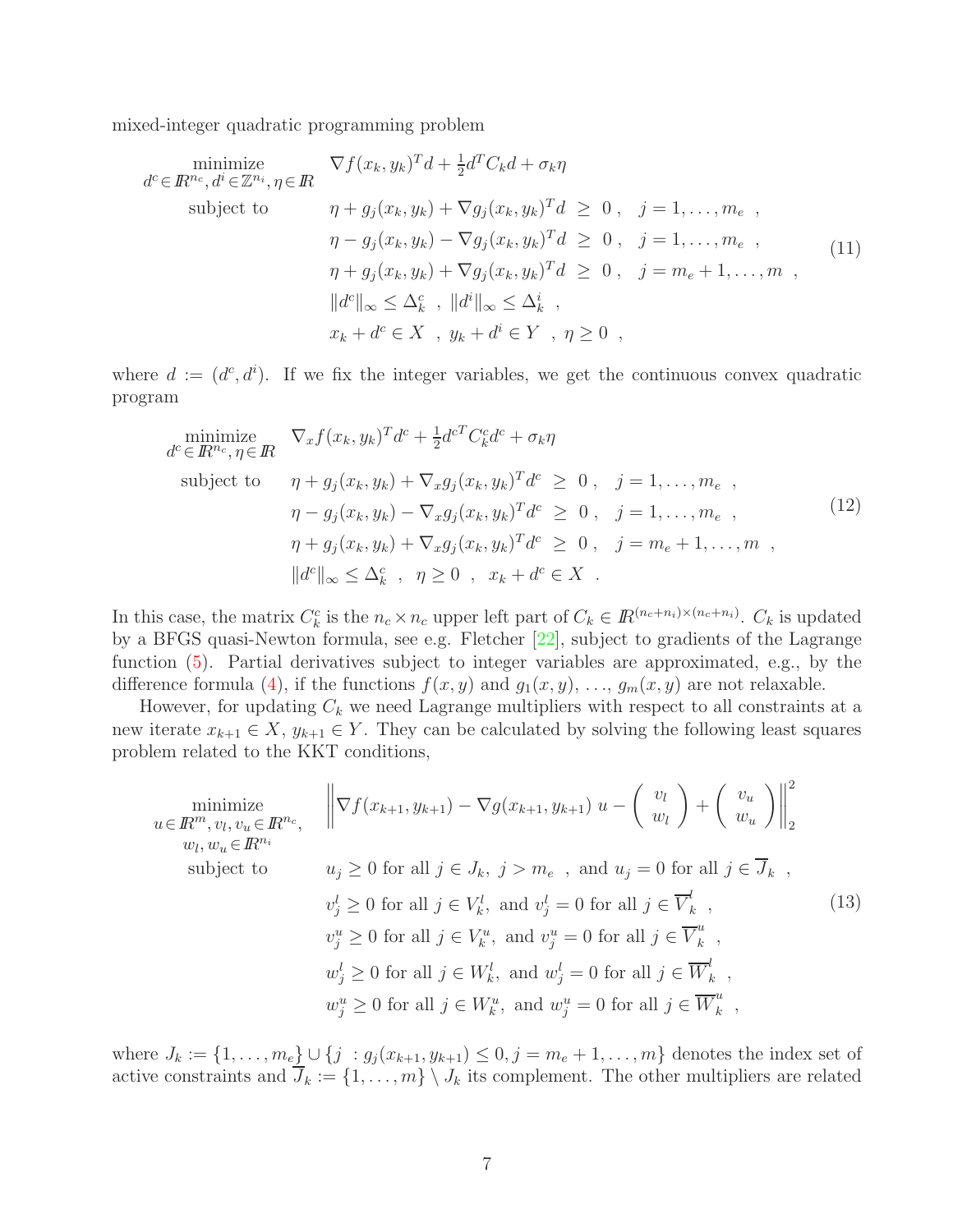to active bounds of variables with  $v_l = (v_1^l, \ldots, v_{n_c}^l)^T$ ,  $v_u = (v_1^u, \ldots, v_{n_c}^u)^T$ ,  $w_l = (w_1^l, \ldots, w_{n_i}^l)^T$ , and  $w_u = (w_1^u, \ldots, w_{n_i}^u)^T$ . The set  $V_k^l$  is defined by  $V_k^l := \{j \in \{1, \ldots, n_c\} : x_j = x_j^l\}$  with complement  $\overline{V}_k^l := \{1, \ldots, n_c\} \setminus V_k^l$ . The other sets are defined accordingly.

All index sets may change from one iteration to the next. We denote the solution of [\(13\)](#page-6-0) by  $u_k \in \mathbb{R}^m$ ,  $v_k^l, v_k^u \in \mathbb{R}^{n_c}$ , and  $w_k^l, w_k^u \in \mathbb{R}^{n_i}$ . These multiplier approximations are then used to compute gradients of the Lagrange function [\(5\)](#page-4-1). Together with the difference vectors  $(x_{k+1}, y_{k+1}) - (x_k, y_k)$  and corresponding differences of gradients of the Lagrange function, we are able to update  $C_k$  by the BFGS-formula leading to  $C_{k+1}$ . The inner product of one of the two denominators is modified to guarantee positive definite matrices. Lagrange multipliers are calculated by [\(13\)](#page-6-0) to ensure their independence from the branch-and-cut strategy for solving MIQP subproblems of the form [\(11\)](#page-6-1). Otherwise, it might happen that multipliers of active artificial bounds introduced by the selected branching strategy influence the multipliers subject to the linear constraints of [\(9\)](#page-5-1).

In the continuous case, a drawback of using the  $L_{\infty}$ -penalty function is the Maratos [\[41\]](#page-28-6) effect, see Fukushima [\[26\]](#page-27-9) or Yuan and Sun [\[59\]](#page-29-9), that prevents superlinear convergence even arbitrarily close to a stationary point under certain circumstances. To overcome this difficulty, a second order correction (SOC) is proposed by Fletcher [\[23\]](#page-27-10) and Yuan [\[58\]](#page-29-6) by solving an additional quadratic programming problem in certain situations. However, we apply the SOC step for the continuous variables only. Integer variables are fixed, i.e., are set to  $d_k^i$  obtained by [\(11\)](#page-6-1), and we obtain

<span id="page-7-0"></span>
$$
\begin{aligned}\n\min_{d^c \in \mathbb{R}^{n_c}} \nabla f(x_k, y_k)^T \left( d_k + \begin{pmatrix} d^c \\ 0 \end{pmatrix} \right) + \frac{1}{2} \left( d_k + \begin{pmatrix} d^c \\ 0 \end{pmatrix} \right)^T C_k \left( d_k + \begin{pmatrix} d^c \\ 0 \end{pmatrix} \right) \\
+ \sigma_k \left\| \left( g((x_k, y_k) + d_k) + \nabla g(x_k, y_k)^T \begin{pmatrix} d^c \\ 0 \end{pmatrix} \right)^- \right\|_{\infty} \n\end{aligned} \tag{14}
$$

subject to  $||d_k^c + d^c||_{\infty} \leq \Delta_k^c$ ,  $x_k + d_k^c + d^c \in X$ ,

where  $d_k = (d_k^c, d_k^i)$  is the solution of [\(11\)](#page-6-1). The non-smooth problem [\(14\)](#page-7-0) can also be rewritten as a smooth quadratic programming problem in standard form similar to [\(11\)](#page-6-1). Let  $\hat{d}_k := (\hat{d}_k^c, 0)$ denote its optimal solution.

To prevent a change in the notation, we use in the sequel  $\nabla_y f(x, y)$  or  $\nabla_y g(x, y)$  either for exact analytical gradients and Jacobians, if available, or alternatively for numerical approximations computed by the subsequent algorithm. The data returned, are descent directions evaluated at grid points. For the sake of completeness, we state the detailed calculations in Procedure [2.1.](#page-8-0)

We would like to highlight that additional function evaluations for gradient approximations are not wasted. We keep track of the best feasible point subject to a tolerance  $\epsilon > 0$  that has been evaluated. We may return to this neighboring grid point whenever it seems to be profitable. Thus, Procedure [2.1](#page-8-0) can be interpreted as a direct neighborhood search. It returns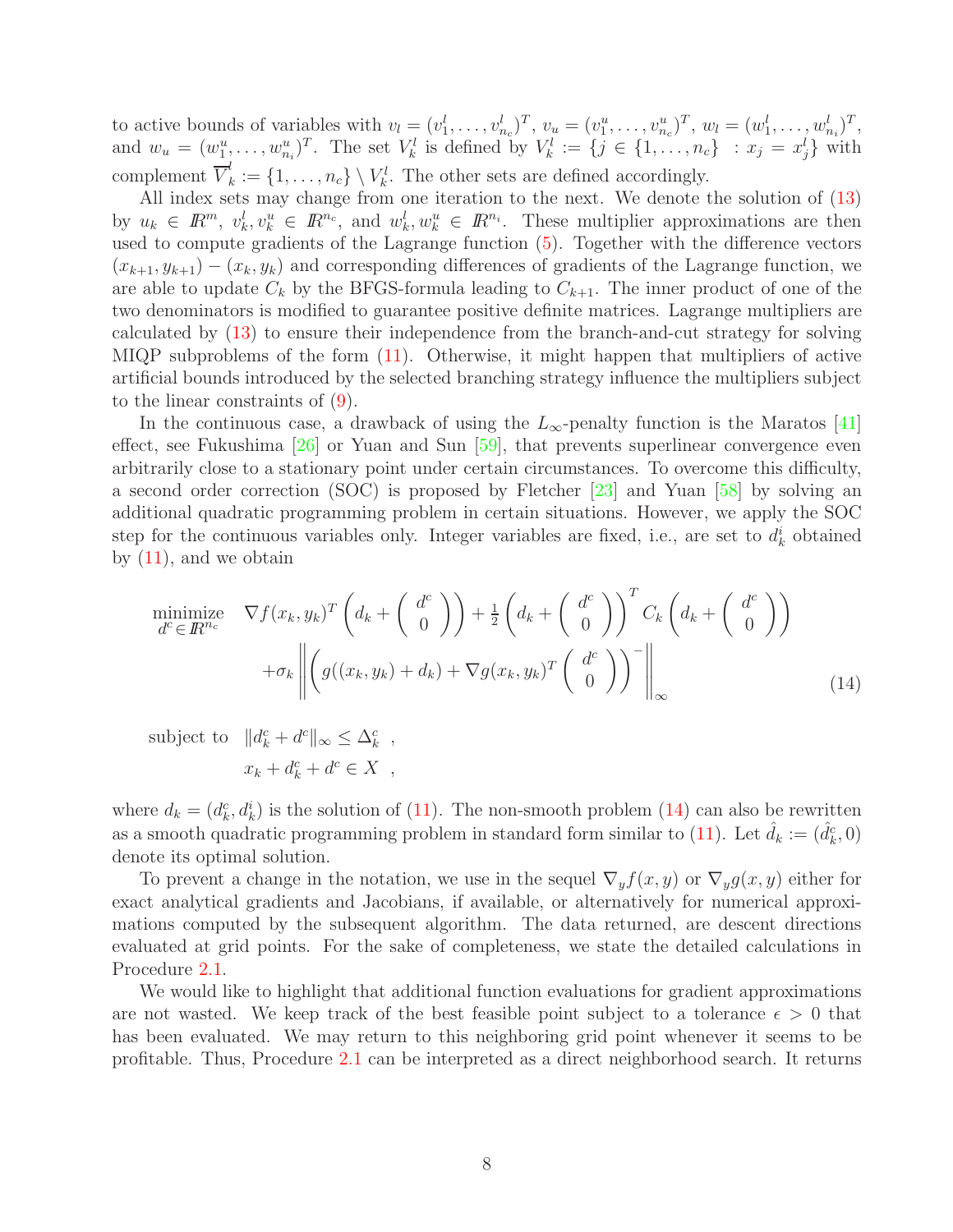<span id="page-8-0"></span>the best feasible neighbor of  $(x_k, y_k)$ , if one exists, which is denoted by  $(x^{bn}, y^{bn})$  and  $f^{bn}$ , respectively. We omit the iteration index  $k$  to improve readability.

**Procedure 2.1.** Given  $x \in X$ ,  $y \in Y$ ,  $f(x, y)$  and  $g(x, y)$ . Let  $\epsilon > 0$  be a small tolerance and  $f^{bn} := \infty$ ,  $(x^{bn}, y^{bn}) = (x, y)$ . **Output:** Approximations to  $\nabla_y f(x, y)$ ,  $\nabla_y g(x, y)$ ,  $f^{bn}$  and  $(x^{bn}, y^{bn})$ .

#### **begin**

for 
$$
i = 1
$$
 to  $n_i$  do  
\n $z^{+1} := (x, y_1, ..., y_i + 1, ..., y_n)$  and  $z^{-1} := (x, y_1, ..., y_i - 1, ..., y_n)$ .  
\nif  $y_i^l < y_i < y_i^u$  then  
\nEvaluate  $f(z^{+1}), g(z^{+1})$  and  $f(z^{-1}), g(z^{-1})$ .  
\nif  $||g(z^{+1})^-||_{\infty} \le \epsilon$  and  $f(z^{+1}) < f^{bn}$  then  $f^{bn} := f(z^{+1})$  and  $(x^{bn}, y^{bn}) := z^{+1}$ .  
\nif  $||g(z^{-1})^-||_{\infty} \le \epsilon$  and  $f(z^{-1}) < f^{bn}$  then  $f^{bn} := f(z^{-1})$  and  $(x^{bn}, y^{bn}) := z^{-1}$ .  
\nSet  $\frac{\partial f(x, y)}{\partial y_i} := \frac{1}{2} (f(z^{+1}) - f(z^{-1}))$ .  
\nfor  $j = 1$  to  $m$  do  $Set \frac{\partial g_j(x, y)}{\partial y_i} := \frac{1}{2} (g_j(z^{+1}) - g_j(z^{-1}))$ .  
\nelse if  $y_i = y_i^l$  then  
\nEvaluate  $f(z^{+1})$  and  $g(z^{+1})$ .  
\nif  $||g(z^{+1})^-||_{\infty} \le \epsilon$  and  $f(z^{+1}) < f^{bn}$  then  $f^{bn} := f(z^{+1})$  and  $(x^{bn}, y^{bn}) := z^{+1}$ .  
\nSet  $\frac{\partial f(x, y)}{\partial y_i} := f(z^{+1}) - f(x, y)$ .  
\nfor  $j = 1$  to  $m$  do  $Set \frac{\partial g_j(x, y)}{\partial y_i} := g_j(z^{+1}) - g_j(x, y)$ .  
\nelse if  $y_i = y_i^u$  then  
\nEvaluate  $f(z^{-1})$  and  $g(z^{-1})$ .  
\nif  $||g(z^{-1})^-||_{\infty} \le \epsilon$  and  $f(z^{-1}) < f^{bn}$  then  $f^{bn} := f(z^{-1})$  and  $(x^{bn}, y^{bn}) := z^{-1}$ .  
\nSet 

**end if**

**end do**

**end**

<span id="page-8-1"></span>We now state the mixed-integer sequential quadratic programming algorithm with trust region stabilization which is an extension of Yuan's [\[58\]](#page-29-6) trust region method.

**Algorithm 2.1.** Let  $\Delta_0^c > 0$ ,  $\Delta_0^i \ge 1$ ,  $\sigma_0 > 0$ ,  $\bar{\sigma} > 0$ , and  $\epsilon > 0$  be given constants, choose starting values  $x_0 \in X$ ,  $y_0 \in Y$  and a positive definite matrix  $C_0 \in \mathbb{R}^{(n_c+n_i)\times(n_c+n_i)}$ . Let  $f^* := \infty$ ,  $(x^*, y^*) = (x_0, y_0)$  be the current best known solution. Evaluate function and partial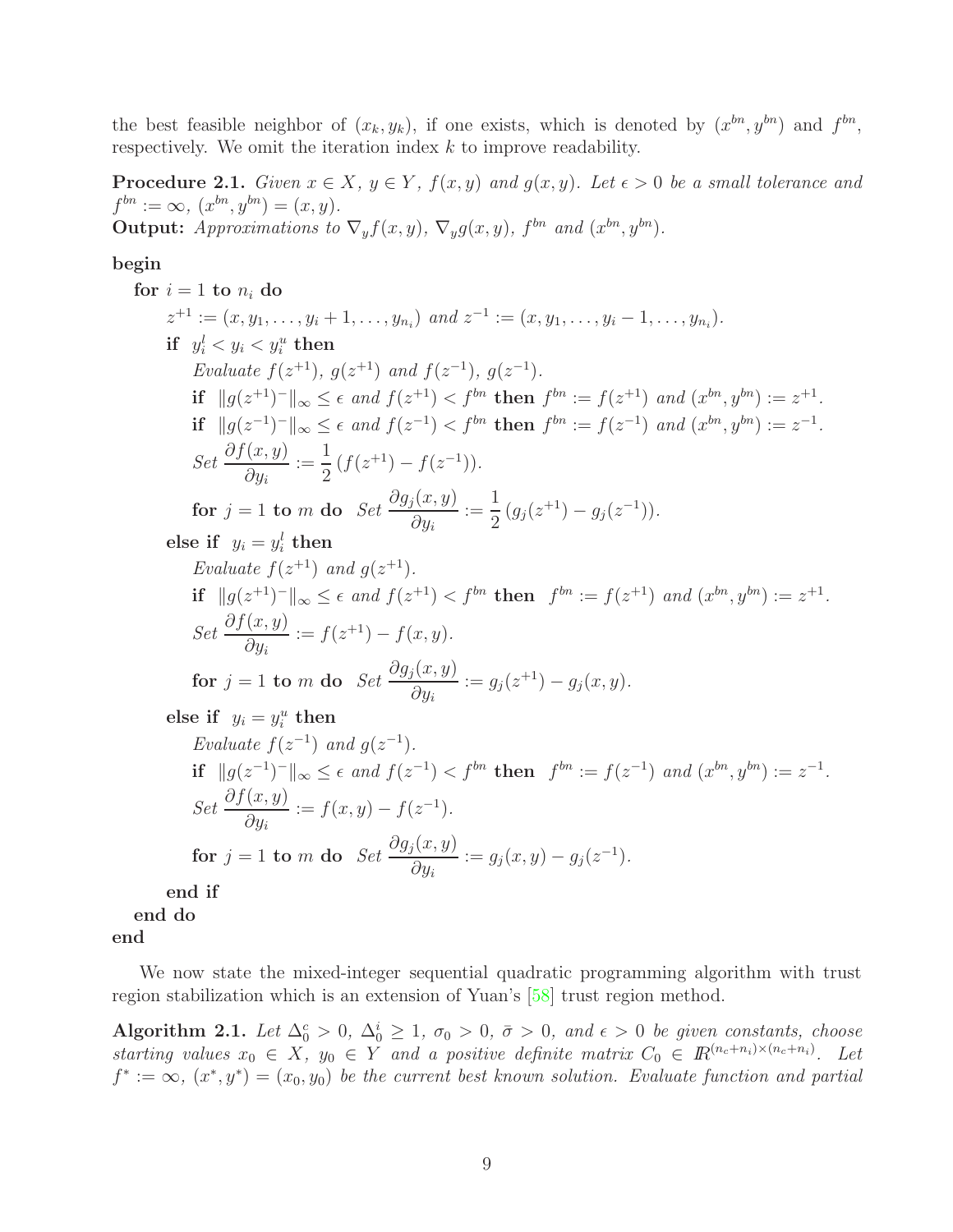<span id="page-9-1"></span>derivative values  $f(x_0, y_0)$ ,  $g(x_0, y_0)$ ,  $\nabla_x f(x_0, y_0)$  and  $\nabla_x g(x_0, y_0)$  with respect to the continuous variables. Set  $k := 0$ .

- 1. Approximate  $\nabla_y f(x_k, y_k)$  and  $\nabla_y g(x_k, y_k)$  with respect to integer variables using Proce-dure [2.1](#page-8-0) and obtain  $(x_k^{bn}, y_k^{bn})$  and  $f_k^{bn}$ .  $\textbf{if} \quad ||g(x_k^{bn}, y_k^{bn})^-||_{\infty} \leq \epsilon \textbf{ and } f(x_k^{bn}, y_k^{bn}) < f^* \textbf{ then} \quad update \ f^* := f(x_k^{bn}, y_k^{bn}) \textbf{ and}$  $(x^*, y^*) := (x_k^{bn}, y_k^{bn}).$
- <span id="page-9-0"></span>2. Solve the mixed-integer quadratic programming problem [\(11\)](#page-6-1) to get  $d_k = (d_k^c, d_k^i)^T$ . **if**  $\Phi_k(0) - \Phi_k(d_k) \leq \epsilon$  and  $(\|g(x_k, y_k)^-\|_{\infty} \leq \epsilon$  or  $\sigma_k > \bar{\sigma}$ ), then goto *Step 10*.
- <span id="page-9-7"></span>3. **if**  $||q(x_k, y_k)^-||_{\infty} - ||(q(x_k, y_k) + \nabla q(x_k, y_k)^T d_k)^-||_{\infty} < \epsilon$ **and**  $||(g(x_k, y_k) + \nabla g(x_k, y_k)^T d_k)^{-}||_{\infty} > \epsilon$  **then**  $\sigma_{k+1} := 10\sigma_k$ **else**  $\sigma_{k+1} := \sigma_k$ . **if**  $\Phi_k(0) - \Phi_k(d_k) < \sigma_k \min[\Delta_k^c, \|g(x_k, y_k)^-\|_{\infty}]$  **then**  $\sigma_{k+1} := 2\sigma_{k+1}$ .
- <span id="page-9-5"></span>4. Evaluate new function values  $f(x_k + d_k^c, y_k + d_k^i)$ ,  $g_j(x_k + d_k^c, y_k + d_k^i)$ ,  $j = 1, \ldots, m$ , and compute the ratio of the actual and the predicted improvements

<span id="page-9-8"></span>
$$
r_k := \frac{P_{\sigma_{k+1}}(x_k, y_k) - P_{\sigma_{k+1}}(x_k + d_k^c, y_k + d_k^i)}{\Phi_k(0) - \Phi_k(d_k)} \tag{15}
$$

<span id="page-9-6"></span>5. **if**  $r_k \leq 0.75$  then solve the SOC problem [\(14\)](#page-7-0) to obtain a solution  $\hat{d}_k = (\hat{d}_k^c, 0)^T$  and evaluate new function values

$$
f(x_k + d_k^c + \hat{d}_k^c, y_k + d_k^i), \quad g_j(x_k + d_k^c + \hat{d}_k^c, y_k + d_k^i), \ j = 1, ..., m.
$$

**if**  $P_{\sigma_{k+1}}(x_k + d_k^c + \hat{d}_k^c, y_k + d_k^i) < P_{\sigma_{k+1}}(x_k + d_k^c, y_k + d_k^i)$  then update  $r_k$  by

<span id="page-9-3"></span>
$$
r_k := \frac{P_{\sigma_{k+1}}(x_k, y_k) - P_{\sigma_{k+1}}(x_k + d_k^c + \hat{d}_k^c, y_k + d_k^i)}{\Phi_k(0) - \Phi_k(d_k)}
$$
(16)

and replace  $d_k$  by  $d_k + \hat{d}_k$ .

<span id="page-9-2"></span>6. Update trust region radii by

$$
\Delta_{k+1}^c := \begin{cases}\n\min[\|d_k\|_{\infty}/2 \,, \Delta_k^c] \,, \text{ if } 0.25 > r_k , \\
\Delta_k^c \,, \text{ if } 0.25 \leq r_k \leq 0.75 , \\
\max[2\|d_k\|_{\infty}, \Delta_k^c] \,, \text{ if } 0.75 < r_k ,\n\end{cases} \tag{17}
$$

<span id="page-9-4"></span>and

$$
\Delta_{k+1}^{i} := \begin{cases}\n\lfloor \|d_k^{i}\|_{\infty}/2 \rfloor, & \text{if } 0.25 > r_k, \\
\Delta_k^{i}, & \text{if } 0.25 \le r_k \le 0.75, \\
\max[2\|d_k^{i}\|_{\infty}, \Delta_k^{i}, 1], & \text{if } 0.75 < r_k.\n\end{cases} \tag{18}
$$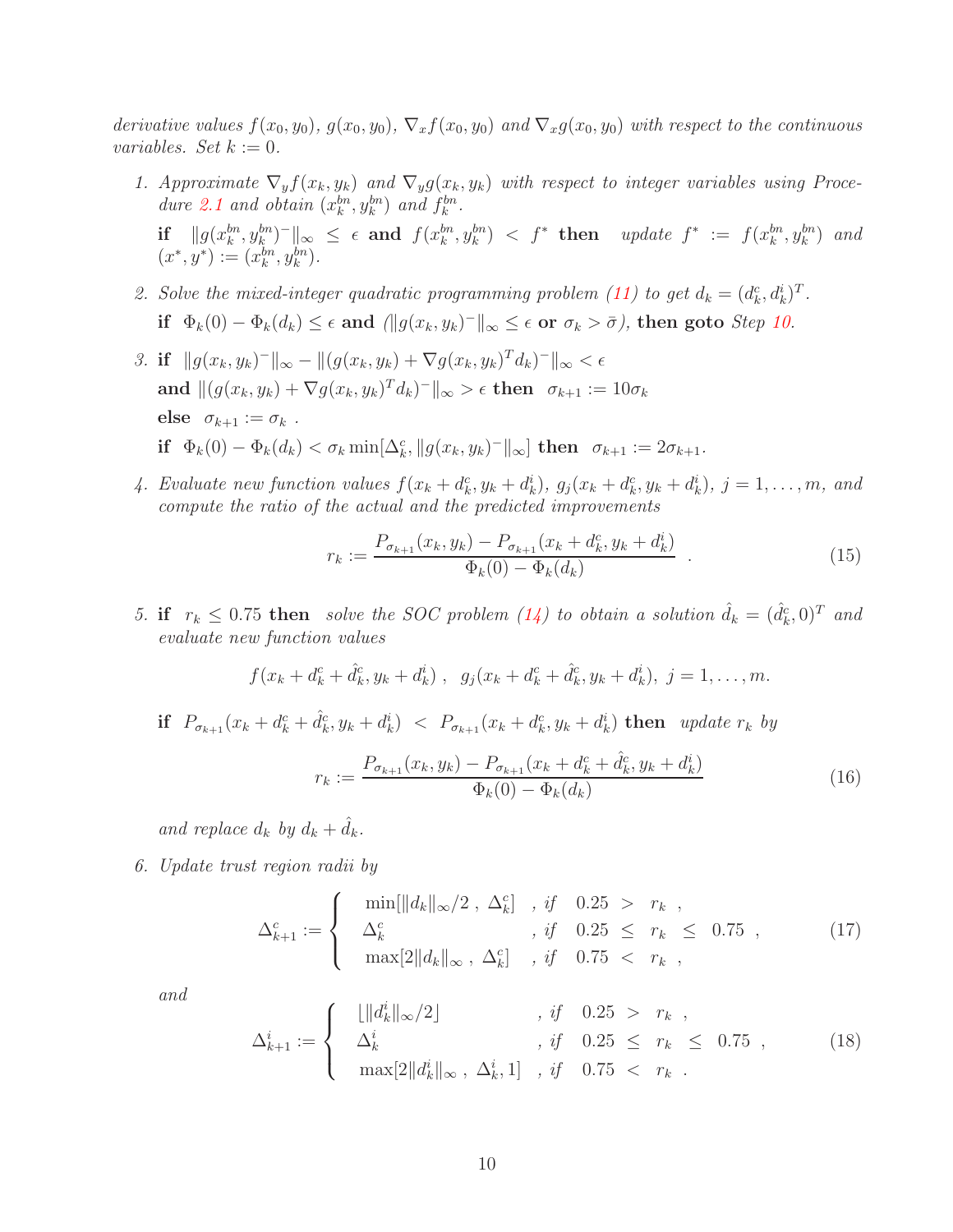- 7. **if**  $r_k \leq 0$ , **then** set  $(x_{k+1}, y_{k+1}) := (x_k, y_k)$ ,  $C_{k+1} := C_k$ ,  $k := k+1$ , and **goto** Step [2](#page-9-0) **else** set  $(x_{k+1}, y_{k+1}) := (x_k, y_k) + d_k$ .
- <span id="page-10-1"></span>8. Evaluate  $\nabla_x f(x_{k+1}, y_{k+1})$  and  $\nabla_x g(x_{k+1}, y_{k+1})$  with respect to continuous variables. Approximate  $\nabla_y f(x_{k+1}, y_{k+1})$  and  $\nabla_y g(x_{k+1}, y_{k+1})$  with respect to integer variables using Procedure [2.1](#page-8-0) and obtain  $(x_{k+1}^{bn}, y_{k+1}^{bn})$  and  $f_{k+1}^{bn}$ . **if**  $||g(x_{k+1}^{bn}, y_{k+1}^{bn})^-||_{\infty} \le \epsilon$  and  $f(x_{k+1}^{bn}, y_{k+1}^{bn}) < f^*$  then update  $f^* := f(x_{k+1}^{bn}, y_{k+1}^{bn})$  and  $(x^*, y^*) := (x_{k+1}^{bn}, y_{k+1}^{bn}).$
- 9. Solve the bound-constrained least squares problem [\(13\)](#page-6-0) to get multiplier approximations  $u_k \in \mathbb{R}^m$ ,  $v_k^l, v_k^u \in \mathbb{R}^{n_c}$ , and  $w_k^l, w_k^u \in \mathbb{R}^{n_i}$ . Generate  $C_{k+1}$  by the BFGS update formula, let  $k := k + 1$ , and **goto** Step [2.](#page-9-0)
- <span id="page-10-0"></span>10. **if**  $||g(x_k, y_k)^-||_{\infty}$  ≤  $\epsilon$  and  $f^*$  ≥  $f(x_k, y_k)$  **then** set  $f^* := f(x_k, y_k)$ ,  $(x^*, y^*) := (x_k, y_k)$ , return the best solution  $f^*$  and  $(x^*, y^*)$  and **stop**. **if**  $||g(x_k, y_k)||_{\infty} > \epsilon$  and  $f^* = \infty$  then report that the problem might be infeasible and **stop**. **otherwise**  $set(x_{k+1}, y_{k+1}) := (x^*, y^*)$ , evaluate function values  $f(x_{k+1}, y_{k+1})$ ,  $g(x_{k+1}, y_{k+1})$ and gradients  $\nabla_x f(x_{k+1}, y_{k+1}), \nabla_x g(x_{k+1}, y_{k+1})$  for continuous variables. Set  $k := k+1$ and **goto** Step [1.](#page-9-1)

Algorithm [2.1](#page-8-1) is implemented and the code is called MISQP. However, MISQP contains of additional heuristics to improve the robustness of the described algorithm. In the remainder of this section, we describe them in more detail.

In mixed-integer nonlinear programming, we do not know local optimality conditions comparable to the KKT conditions in continuous optimization. Convexity of the mixed-integer program [\(1\)](#page-1-0) is not assumed, and we stop the algorithm as soon as sufficient reduction of the merit function  $(10)$  is no longer possible.

Note that in Step 2 the penalty parameter  $\sigma_k$  might grow arbitrarily large, in particular if the underlying mixed-integer program is infeasible. If  $\sigma_k$  is greater than a threshold  $\bar{\sigma}$  and the predicted reduction of the merit function is small, the algorithm is supposed to terminate at an infeasible stationary point, see Yuan [\[58\]](#page-29-6). The parameter  $\bar{\sigma}$  should be set to a sufficiently large value, e.g.,  $10^{20}$ .

In Step [6,](#page-9-2) the trust region update for the continuous trust-region radius  $\Delta_k^c$  uses the norm of the complete step  $d_k$  including the integer part, see [\(17\)](#page-9-3), to guarantee that  $\Delta_k^c > 0$ . Expression  $\lfloor ||d_k^i||_{\infty}/2 \rfloor$  in [\(18\)](#page-9-4) denotes the largest integer value smaller than  $||d_k^i||_{\infty}/2$ . Thus, the trustregion radius  $\Delta_k^i$  is integer for all k.

Procedure [2.1](#page-8-0) in Step [1](#page-9-1) and Step [8](#page-10-1) is not executed if exact gradients for integer variables are provided or are approximated externally. The corresponding changes of Algorithm [2.1](#page-8-1) are straightforward.  $f^*$  remains unchanged and restarts are not performed in Step 10.

We allow a non-monotone decrease of penalty function values  $P_{\sigma_k}(x_k, y_k)$ . The idea of accepting new iterates which eventually increase the penalty function, is investigated in the context of trust region algorithms by several authors, see, e.g., Toint [\[55\]](#page-29-10), Chen et al. [\[13\]](#page-26-9), and Deng et al. [\[15\]](#page-26-10). We choose an integer constant  $M > 0$  and compare an actual penalty function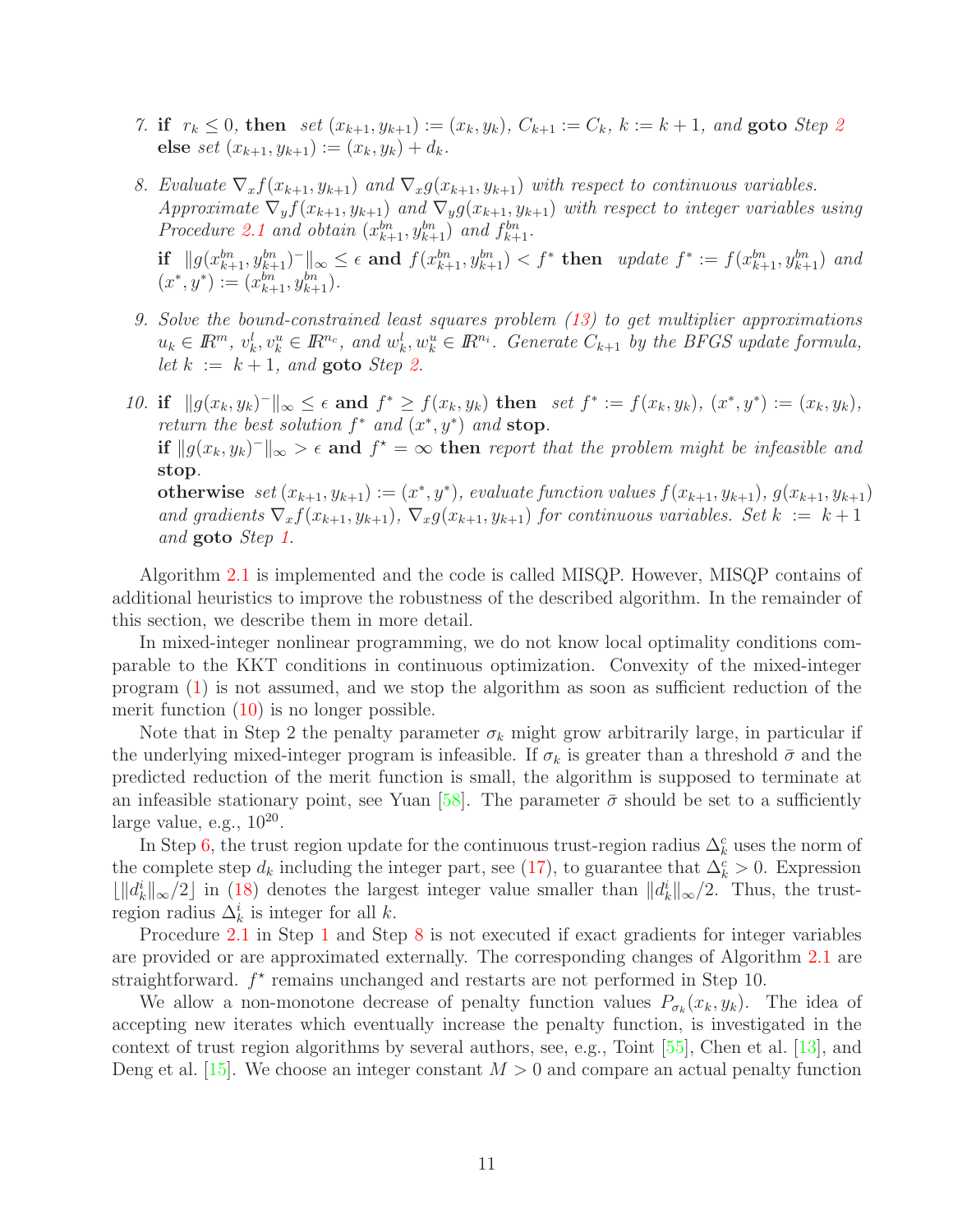value always with the highest one obtained during the previous M successful iterations. We call an iteration k a successful iteration, if  $d_k$  is used to update an iterate, i.e., if  $(x_{k+1}, y_{k+1}) =$  $(x_k, y_k) + d_k$ . Let  $\overline{K}_k$  be the set of iterates that correspond to the last M successful iterations. Whenever  $(x_{k+1}, y_{k+1}) = (x_k, y_k) + d_k$ , the iterate  $(x_{k+1}, y_{k+1})$  substitutes the element with the lowest iteration index in set  $\overline{K}_{k+1}$ . The alternative formulation of Step [4](#page-9-5) is

4. Evaluate new function values  $f(x_k + d_k^c, y_k + d_k^i), g_j(x_k + d_k^c, y_k + d_k^i), j = 1, \ldots, m$ , and compute the quotient of the actual and the predicted improvements

$$
r_k := \frac{P_{\sigma_{k+1}}(x_{l_k}, y_{l_k}) - P_{\sigma_{k+1}}(x_k + d_k^c, y_k + d_k^i)}{\Phi_k(0) - \Phi_k(d_k)},
$$
\n(19)

where  $P_{\sigma_{k+1}}(x_{l_k}, y_{l_k}) := \max_{k}$  $(x,y) \in \overline{K}_k$  $P_{\sigma_{k+1}}(x,y).$ 

Although we introduce this non-monotone reduction condition on the penalty function, we still apply the SOC steps in Step [5.](#page-9-6) Our numerical tests indicate that this strategy improves efficiency in some situations. Moreover, we retain superlinear convergence when applying the mixed-integer algorithm to solve continuous problems.

The standard procedure for updating  $C_k$  is a modified BFGS update formula, as outlined above, which guarantees positive definite matrices. However, we modify  $C_k$  if the conditions of Step [2](#page-9-0) are satisfied and if Step [10](#page-10-0) is reached, to get

<span id="page-11-1"></span>
$$
||C_k||_{\infty} \le \frac{1}{n_c + n_i} ||\nabla f(x_k, y_k)||_{\infty} .
$$
\n(20)

All entries in  $C_k$  are scaled by the same value. The scaling strategy is also motivated by the fact that large values in  $C_k$  result in void integer steps. Numerical tests show that this heuristic scaling strategy [\(20\)](#page-11-1) improves the robustness of the algorithm significantly.

Numerical tests indicate that restarts are highly profitable. If the termination criterion in Step [10](#page-10-0) is fulfilled, the relaxed quadratic program  $(11)$  is solved subject to a continuous vector  $\tilde{d}_k^i \in \mathbb{R}^{n_i}$ . The integer variable values of the solution  $\tilde{d}_k = (\tilde{d}_k^c, \tilde{d}_k^i)$  are rounded to get  $\tilde{d}_k^i \in \mathbb{Z}^{n_i}$ and we restart Algorithm [2.1](#page-8-1) from the obtained new iterate.

Finally, we apply different trust region norms for the integer variables. For binary variables, an  $L_1$  norm is applied and the trust region constraint is reformulated by one linear inequality constraint. The aim is to obtain more freedom in restricting the search step in the binary space. The update rules of the trust region parameters are the same for both types of variables.

# <span id="page-11-0"></span>**3 A Linear Outer Approximation Algorithm Combined with SQP and Trust Region Stabilization**

In this section, we introduce two algorithms combining linear outer approximations and the SQP-type mixed-integer nonlinear programming algorithm described in the previous section. To motivate our method, we briefly present the theoretical background of the method of linear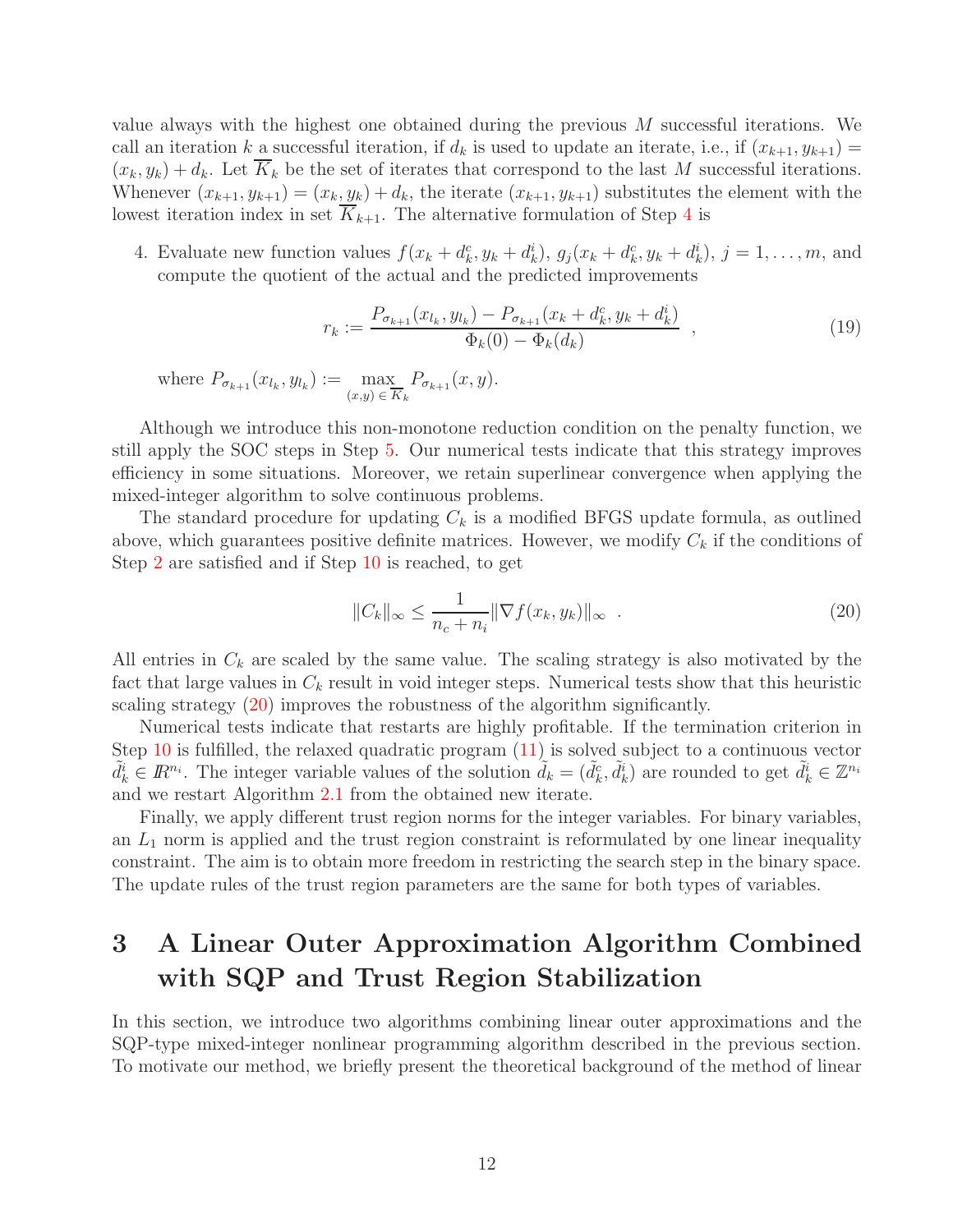outer approximation described by Fletcher and Leyffer [\[24\]](#page-27-4) and Duran and Grossmann [\[17\]](#page-26-4), see also Quesada and Grossmann [\[44\]](#page-28-7) for an alternative approach.

<span id="page-12-1"></span>To simplify the notation and the analysis of this section, we assume that there are no equality constraints, i.e.,  $m_e = 0$ . The mixed-integer nonlinear program [\(1\)](#page-1-0) is then written in the form

$$
\begin{array}{ll}\text{minimize} & f(x, y) \\ x \in X, y \in Y & \text{subject to} \quad g(x, y) \ge 0 \end{array} \tag{21}
$$

where the corresponding continuous relaxation is

<span id="page-12-0"></span>
$$
\begin{array}{ll}\text{minimize} & f(x, y) \\ x \in X, y \in Y_{I\!R} \\ \text{subject to} & g(x, y) \ge 0 \end{array} \tag{22}
$$

For a given  $y \in Y$ , we denote the nonlinear program

<span id="page-12-3"></span><span id="page-12-2"></span>minimize 
$$
f(x, y)
$$
  
\n $x \in X$   
\nsubject to  $g(x, y) \ge 0$ , (23)

by NLP(y) and its solution by  $x(y)$ .

<span id="page-12-4"></span>In the following, we denote the set of integer values leading to feasible nonlinear subproblems by

$$
T := \{ y \in Y : \text{ NLP}(y) \text{ feasible } \} . \tag{24}
$$

Analogously, we denote the set of integer values y leading to infeasible subproblems by

$$
S := \{ y \in Y : \text{ NLP}(y) \text{ infeasible } \} \tag{25}
$$

Note that  $Y = T \cup S$ .

Consider now  $y \in S$ . Let  $J(y)$  be the set of all indices from  $\{1,\ldots,m\}$  such that there exists an  $x \in X$  with  $g_i(x, y) \ge 0$  for all  $j \in J(y)$ . With  $J^{\perp}(y) := \{1, ..., m\} \backslash J(y)$ , we obtain a feasibility problem  $F(y)$  for any fixed  $y \in Y$ ,

$$
\begin{array}{ll}\text{minimize} & -\sum_{j \in J^{\perp}(y)} w_j g_j(x, y) \\ \text{subject to} & g_j(x, y) \ge 0, \ j \in J(y) \end{array} \tag{26}
$$

where  $w_j$  are appropriate nonnegative weights, which are not simultaneously equal to zero and where  $g_j(x, y)$ <sup>-</sup> is defined by [\(8\)](#page-5-3). We denote the solution of F(y) by  $x^F(y)$  for  $y \in S$ , and obtain additional constraints of the form

$$
g\left(x^F(y),y\right) + \nabla g\left(x^F(y),y\right)^T \left(\begin{array}{c} x - x^F(y) \\ z - y \end{array}\right) \ge 0, \quad \text{for all } y \in S \text{ , } z \in Y \text{ . } (27)
$$

To be able to prove convergence, Fletcher and Leyffer [\[24\]](#page-27-4) or Duran and Grossmann [\[17\]](#page-26-4), e.g., assumed that the relaxed program  $(22)$  is convex, i.e., that  $f(x, y)$  is convex and that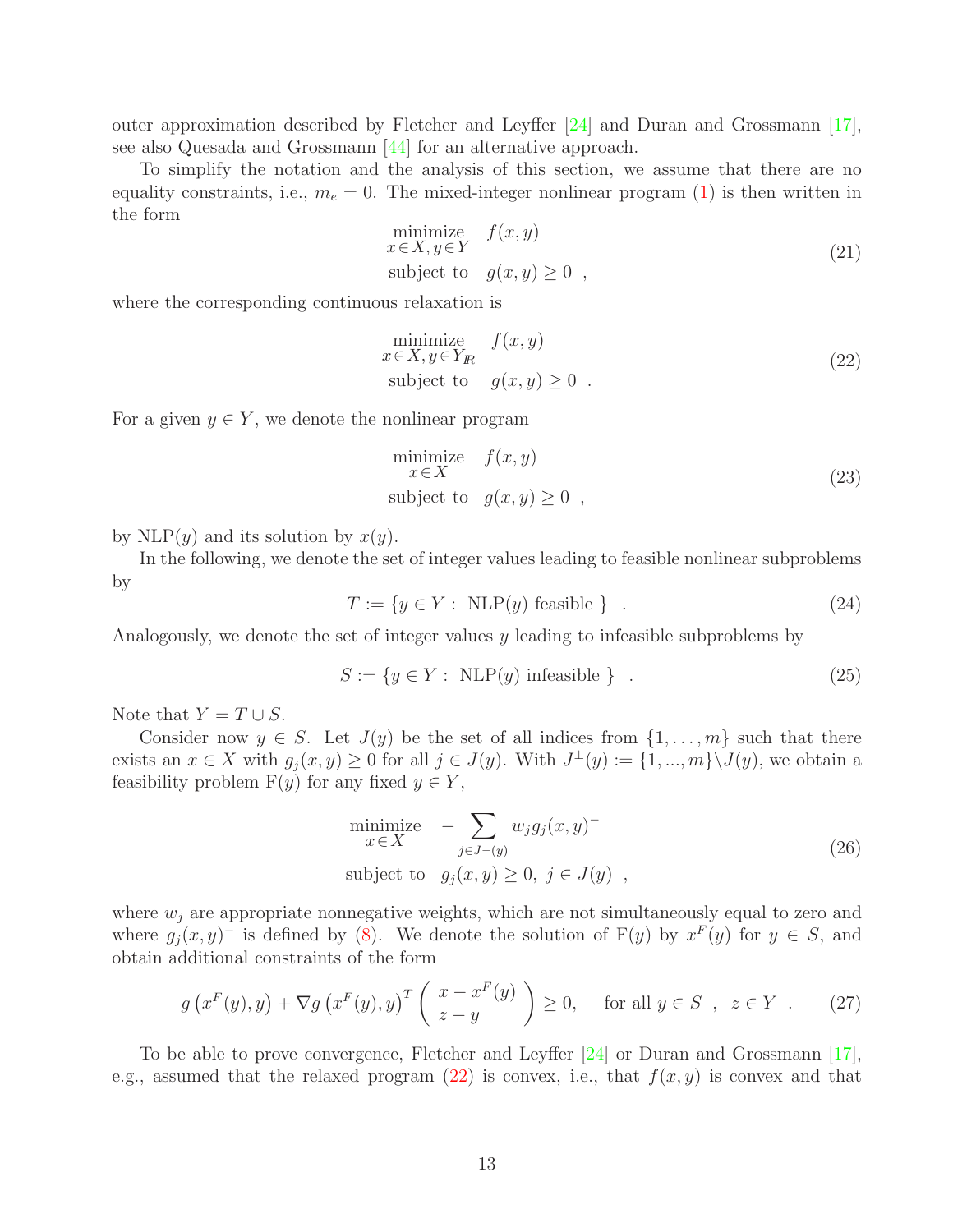$g(x, y)$  is concave over X and  $Y_{\mathbb{R}}$ . Moreover, the linear independency constraint qualification (LICQ) is supposed to hold at a solution  $x(y)$  of the nonlinear program NLP(y),  $y \in T$ , and at a solution  $x^F(y)$  of the feasibility problem  $F(y)$ ,  $y \in S$ .

Linear outer approximation algorithms approach a solution of [\(21\)](#page-12-1) by alternately solving continuous nonlinear programs  $NLP(y)$ , see [\(23\)](#page-12-2), with fixed integer variables  $y \in Y$ , followed by a mixed-integer linear program called master program. The idea is to decouple the continuous nonlinear and the integer optimization parts and to apply efficient nonlinear programming and linear mixed-integer programming solvers separately. The master program is a linear relaxation of  $(21)$ , where the number of linearized constraints grows successively. Since Y is finite, a linear outer approximation method terminates after finitely many steps. Each solution of a master program provides a lower bound for [\(21\)](#page-12-1).

The methods of Fletcher and Leyffer [\[24\]](#page-27-4) and Duran and Grossmann [\[17\]](#page-26-4) are based on the idea that [\(21\)](#page-12-1) is equivalent to

<span id="page-13-1"></span>
$$
\begin{array}{ll}\text{minimize} & f(x(y), y) \\ y \in T \end{array} \tag{28}
$$

After introducing an artificial variable  $\eta$  for minimizing the maximum linearized objective function value over  $T$ , the outer approximation *master problem* is given in the form

minimize 
$$
\eta
$$
  
\nsubject to  $f(x(y), y) + \nabla f(x(y), y)^T \begin{pmatrix} x - x(y) \\ z - y \end{pmatrix} \leq \eta$ , for all  $y \in T$ ,  
\n $g(x(y), y) + \nabla g(x(y), y)^T \begin{pmatrix} x - x(y) \\ z - y \end{pmatrix} \geq 0$ , for all  $y \in T$ , (29)  
\n $g(x^F(y), y) + \nabla g(x^F(y), y)^T \begin{pmatrix} x - x^F(y) \\ z - y \end{pmatrix} \geq 0$ , for all  $y \in S$ .

Since the sets S defined by  $(25)$  and T defined by  $(24)$  are not known a priori, they are approximated by

<span id="page-13-0"></span>
$$
T_k := \{ y_i : i \le k, \text{ NLP}(y_i) \text{ is feasible } \},
$$
  

$$
S_k := \{ y_j : j \le k, \text{ NLP}(y_j) \text{ is infeasible } \}
$$
 (30)

in the k-the step of an outer approximation algorithm, by which  $y_0, y_1, \ldots, y_k \in Y$  were computed. The corresponding relaxed linear master program, where we replace  $z$  by  $y$  to simplify the subsequent notation, is

minimize 
$$
\eta
$$
  
\nsubject to  $f(x(y_i), y_i) + \nabla f(x(y_i), y_i)^T \begin{pmatrix} x - x(y_i) \\ y - y_i \end{pmatrix} \leq \eta$ , for all  $i \in T_k$ ,  
\n
$$
g(x(y_i), y_i) + \nabla g(x(y_i), y_i)^T \begin{pmatrix} x - x(y_i) \\ y - y_i \end{pmatrix} \geq 0
$$
, for all  $i \in T_k$ , (31)  
\n
$$
g(x(y_j), y_j) + \nabla g(x(y_j), y_j)^T \begin{pmatrix} x - x^F(y_j) \\ y - y_j \end{pmatrix} \geq 0
$$
, for all  $j \in S_k$ .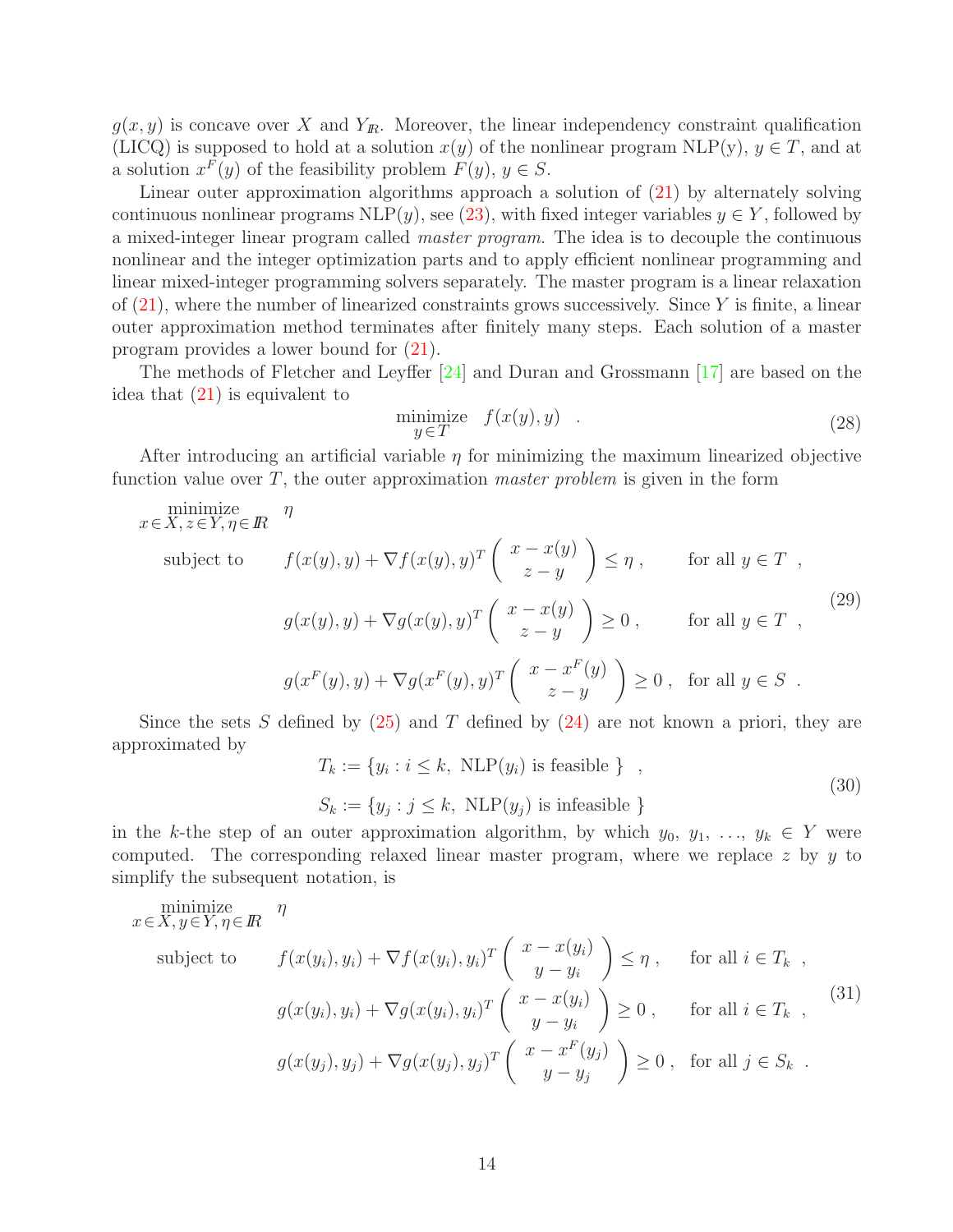The methods of Fletcher and Leyffer [\[24\]](#page-27-4) and Grossmann [\[28\]](#page-27-11) require exact partial derivatives with respect to the continuous and integer variables in [\(31\)](#page-13-0). If exact gradients are not available and if they have to be approximated numerically, see e.g. [\(4\)](#page-3-0), the resulting approximations might not underestimate or overestimate, respectively, objective function and constraints. Moreover, for non-convex problems linear outer approximations might cut off the optimal solution and additional safeguards must be attached.

In the remainder of this section, we propose two algorithms, which combine the well-known linear outer approximation techniques with Algorithm [2.1.](#page-8-1) Both are applicable also to nonconvex mixed-integer programs [\(21\)](#page-12-1).

Our first approach is to add a linear outer approximation master program [\(31\)](#page-13-0) to the trust region algorithm of Section 2. To prevent cycling, we alternate between mixed-integer nonlinear programming subproblems and continuous nonlinear programs with fixed integer variables, as done in available linear outer approximation algorithms, i.e., between  $NLP(y)$ or  $F(y)$ , respectively. Furthermore, we introduce additional constraints cutting off previous solutions. Note that, if one knew that the given mixed-integer nonlinear program is convex, one should better apply a linearized objective function cut.

The first step of the modified algorithm is to apply Algorithm [2.1](#page-8-1) to solve the mixed-integer nonlinear program [\(21\)](#page-12-1), with some additional constraints to prevent cycling,

<span id="page-14-0"></span>minimize 
$$
f(x, y)
$$
  
\n $x \in X, y \in Y$   
\nsubject to  $g(x, y) \ge 0$ ,  
\n
$$
||y - y_l||_2^2 \ge 1
$$
, for all  $1 \le l < k$ .  
\n(32)

We denote this problem by  $\text{MINLP}(k)$ . In the first iteration with  $k = 0$ , Algorithm [2.1](#page-8-1) is applied to the original problem without artificial constraints. If [\(32\)](#page-14-0) turns out to be infeasible, as, e.g., measured by too large penalty parameters, the feasibility problem  $F(y_k)$  is solved. Subsequently, the master program  $(31)$  is set up and the solution of  $(31)$  provides a new starting point for [\(32\)](#page-14-0) in the next iterate.

The additional constraints

$$
||y - y_l||_2^2 \ge 1 \quad \text{for all } 1 \le l < k \tag{33}
$$

lead to nonconvex and thus more difficult subproblems. However, numerical tests show that they improve the overall performance and robustness of the algorithm drastically. The  $L_2$ -norm is chosen instead of the  $L_1$ -norm to get differentiable constraints.

<span id="page-14-2"></span>The modified algorithm is summarized as follows.

**Algorithm 3.1.** Let  $x_0 \in X$  and  $y_0 \in Y$  be given starting values,  $\epsilon > 0$  a termination tolerance, and  $R > 1$  a cycling rate and  $\bar{\sigma} > 0$  an upper bound for the penalty parameter in Algorithm [2.1.](#page-8-1) Set  $f^* := \infty$ ,  $(x^*, y^*) := (x_0, y_0)$ , and  $k := 0$ .

<span id="page-14-1"></span>1. **if**  $k = 0$  or if k is a multiple of R, **then** goto Step [2](#page-15-0)

**else** solve  $NLP(y_k)$ , or, if  $NLP(y_k)$  is infeasible,  $F(y_k)$  subject to the stopping tolerance  $\epsilon$ . Denote the solution by  $\overline{x}_k$ , let  $\overline{y}_k := y_k$  and **goto** Step [3.](#page-15-1)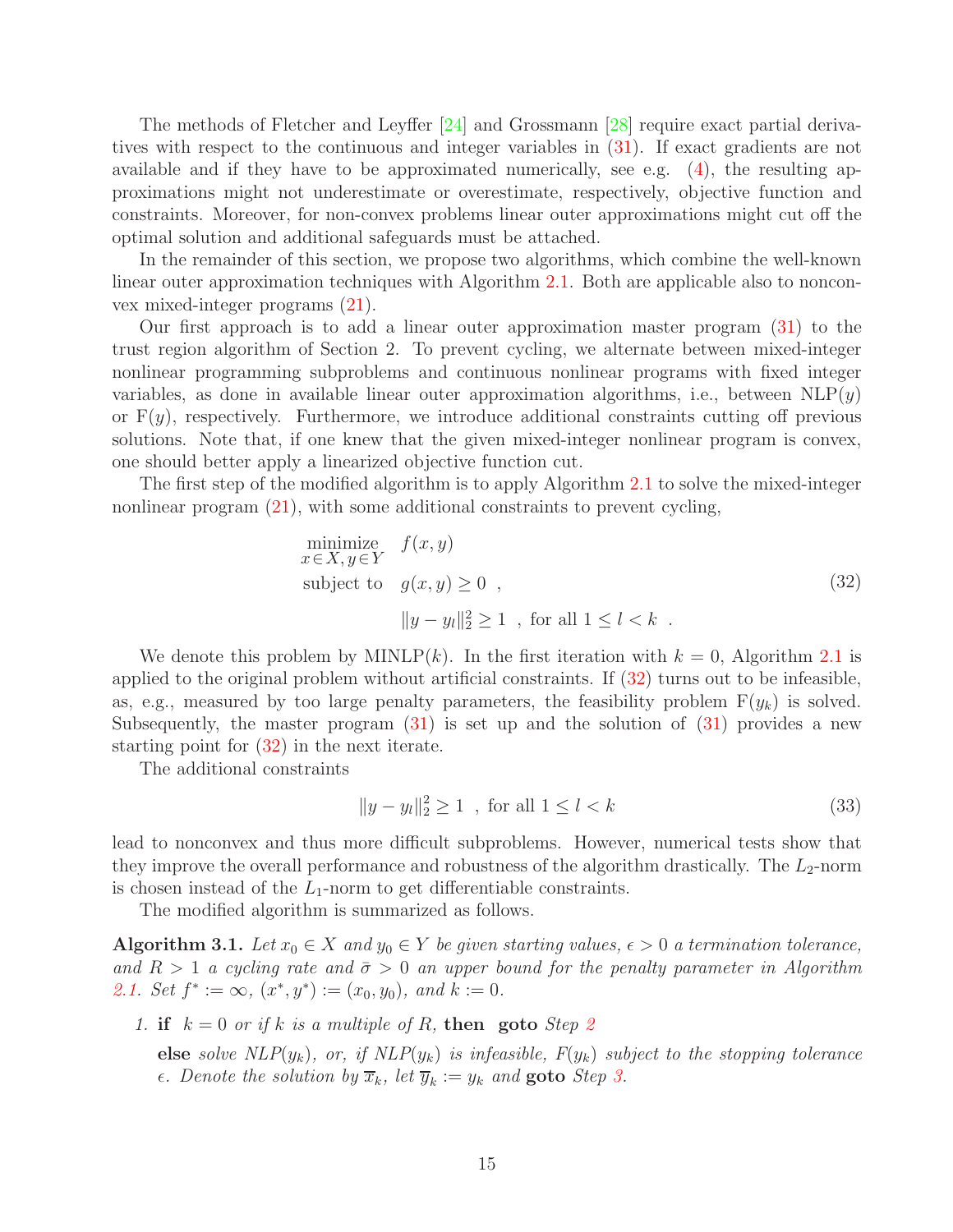<span id="page-15-0"></span>2. Solve MINLP(k) [\(32\)](#page-14-0) by Algorithm [2.1](#page-8-1) subject to stopping tolerance  $\epsilon$  and denote the solution by  $\overline{x}_k$  and  $\overline{y}_k$ .

**if** MINLP(k) cannot be solved, i.e., stops at an infeasible point, or if  $\sigma_k > \bar{\sigma}$  in Step [4](#page-9-5) of Algorithm [2.1,](#page-8-1) **then** solve  $F(y_k)$  and denote the solution again by  $\overline{x}_k$ .

- <span id="page-15-1"></span>3. Evaluate new function and derivative values, either analytically or by Procedure [2.1,](#page-8-0) at  $(\overline{x}_k, \overline{y}_k).$  $\mathbf{if} \quad ||g(\overline{x}_k, \overline{y}_k)^-||_{\infty} \leq \epsilon \text{ and } f(\overline{x}_k, \overline{y}_k) < f^*, \text{ then } \text{ set } f^* := f(\overline{x}_k, \overline{y}_k) \text{ and } (x^*, y^*) :=$  $(\overline{x}_k, \overline{y}_k).$
- 4. Add new constraints to the linear master program [\(31\)](#page-13-0) formulated at  $(\overline{x}_k, \overline{y}_k)$ , and solve [\(31\)](#page-13-0). Denote the solution by  $(x_{k+1}, y_{k+1}, \eta_k)$ . **if**  $\eta_k \geq f^* - \epsilon$ , **then** stop and return the best solution  $f^*$  and  $(x^*, y^*)$

**else** set  $k := k + 1$  and **goto** Step [1.](#page-14-1)

Note, that the numerical solution of the mixed-integer nonlinear program [\(32\)](#page-14-0) requires substantial additional computational overhead. Thus,  $R$  is a constant parameter to reduce the number of solutions of  $(32)$ . In Step [1](#page-14-1) of Algorithm [3.1,](#page-14-2) we solve continuous nonlinear optimization problems with given integer variables. Step [2](#page-15-0) offers more freedom in computing new search steps, since possible changes in continuous and integer variables are simultaneously taken into account.

An alternative idea is to add linear outer approximations directly to the internal cycle of the SQP-type Algorithm [2.1.](#page-8-1) Our goal is to modify the linear outer approximation method as outlined before, by allowing a subsequent adaption of integer variables also outside of the master problem [\(29\)](#page-13-1). First, we define a condition under which a mixed-integer search step obtained from [\(11\)](#page-6-1) is acceptable compared to a continuous step  $\tilde{d}_k^c$  obtained by solving [\(12\)](#page-6-2).

<span id="page-15-2"></span>**Definition 3.1.** Denote the mixed-integer solution of the quadratic program [\(11\)](#page-6-1) at  $(x_k, y_k) \in$  $X \times Y$  by  $(d_k^c, d_k^i) \in \mathbb{R}^{n_c} \times \mathbb{Z}^{n_i}$  and let  $\tilde{d}_k^c \in \mathbb{R}^{n_c}$  be the solution of the continuous quadratic program [\(12\)](#page-6-2) for a fixed  $y_k$ . If

$$
P_{\sigma_k}(x_k + d_k^c, y_k + d_k^i) < P_{\sigma_k}(x_k + \tilde{d}_k^c, y_k) \tag{34}
$$

holds, then  $(d_k^c, d_k^i)$  is an improved mixed-integer search step subject to  $\tilde{d}_k^c$ , where  $P_{\sigma_k}$  denotes the  $L_{\infty}$ -penalty function [\(5\)](#page-4-1) with penalty parameter  $\sigma_k$ .

A change in the integer variables according to Definition [3.1](#page-15-2) is considered as an improved direction, if the search step is more profitable than the continuous step  $\tilde{d}_k^c$  with respect to the  $L_{\infty}$ -penalty function [\(5\)](#page-4-1).

To avoid cycling, we record the previous solutions of the master problem [\(31\)](#page-13-0) and skip the computation of mixed-integer search-directions, i.e., we do not solve MIQP  $(11)$ , whenever cycling is detected. As soon as the master problem yields an unexplored integer value, mixedinteger search directions are again computed.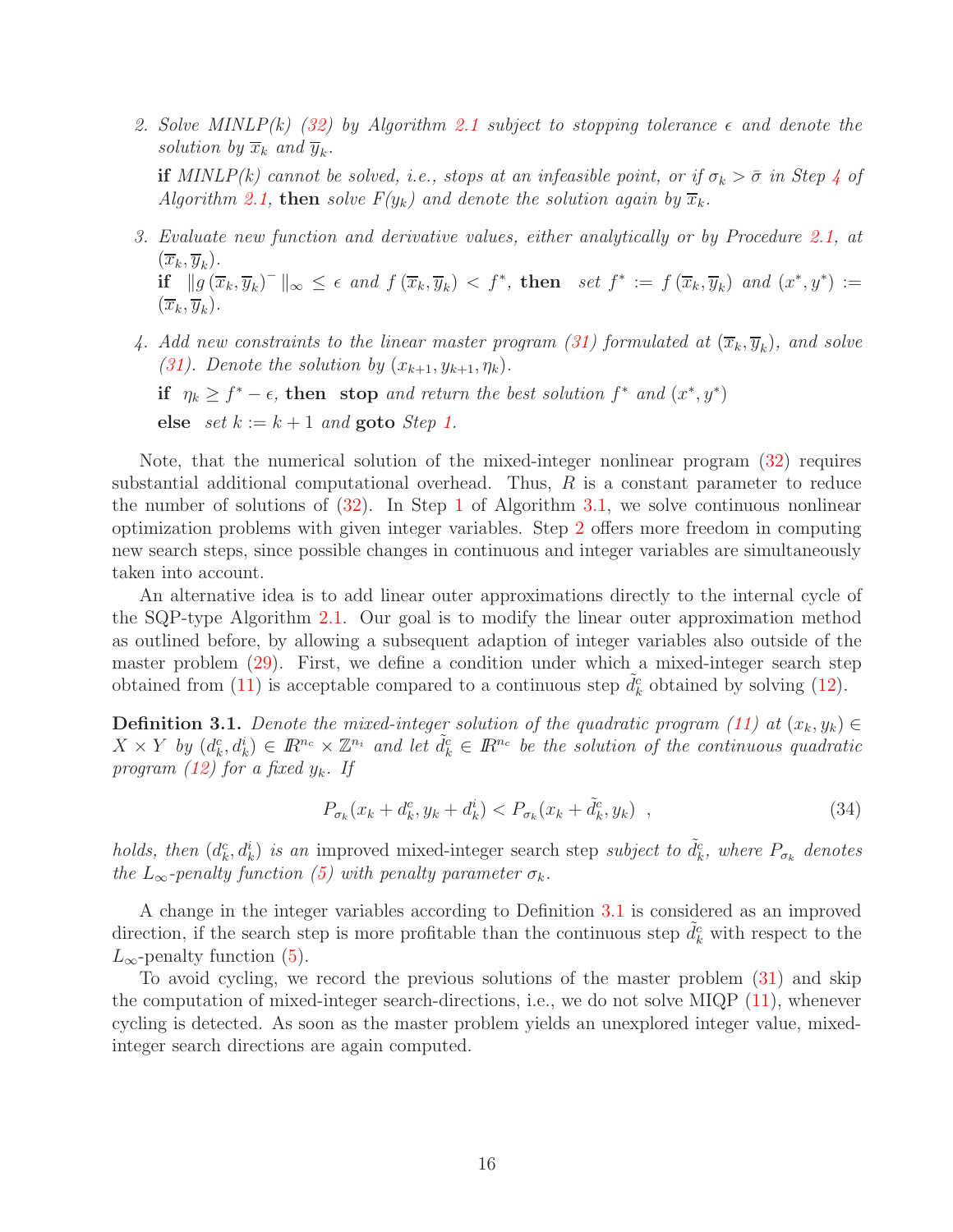Note that the best current solution  $f^*$ ,  $(x^*, y^*)$  of the subsequent algorithm is updated, whenever the conditions

<span id="page-16-0"></span>
$$
||g(x_k, y_k)^-||_{\infty} \leq \epsilon \tag{35}
$$

$$
f(x_k, y_k) < f^* \tag{36}
$$

are satisfied for function values evaluated at  $(x_k, y_k)$  subject to a feasibility tolerance  $\epsilon > 0$ .

**Algorithm 3.2.** Let  $\Delta_0^c > 0$ ,  $\Delta_0^i \geq 1$ ,  $\sigma_0 > 0$ , and  $\epsilon > 0$  be given constants, choose starting values  $x_0 \in X$ ,  $y_0 \in Y$  and a positive definite matrix  $C_0 \in \mathbb{R}^{(n_c+n_i)\times(n_c+n_i)}$ .

<span id="page-16-2"></span>Evaluate function values  $f(x_0, y_0)$ ,  $g(x_0, y_0)$  and derivatives  $\nabla f(x_0, y_0)$ ,  $\nabla g(x_0, y_0)$ , either ana-lytically or by Procedure [2.1.](#page-8-0) Set  $f^* := \infty$ ,  $(x^*, y^*) = (x_0, y_0)$  and  $k := 0$ .

- 1. Solve the continuous quadratic program [\(12\)](#page-6-2) and denote its solution by  $\tilde{d}_k^c$ . Evaluate new function values  $f(x_k + \tilde{d}_k^c, y_k)$  and  $g_j(x_k + \tilde{d}_k^c, y_k)$ ,  $j = 1, \ldots, m$ , and update the best solution values, if conditions  $(35)$  and  $(36)$  are satisfied. Update the penalty parameter  $\sigma_{k+1}$  according to Step [3](#page-9-7) of Algorithm [2.1](#page-8-1) with respect to  $\sigma_k$ ,  $\Delta_k^c$  and  $g(x_k + \tilde{d}_k^c, y_k)$ , compute  $r_k^c$  according to [\(15\)](#page-9-8), and update the trust region radius  $\Delta_{k+1}^c$  by [\(17\)](#page-9-3).
- 2. Solve the mixed-integer quadratic program [\(11\)](#page-6-1) and denote its solution by  $d_k^c \in \mathbb{R}^{n_c}$  and  $d_k^i \in \mathbb{Z}^{n_i}$ . Evaluate new function values  $f(x_k + d_k^c, y_k + d_k^i)$  and  $g_j(x_k + d_k^c, y_k + d_k^i)$ ,  $j = 1$ ,  $\ldots$ , m. Update the best solution, if [\(35\)](#page-16-0) and [\(36\)](#page-16-0) are satisfied. Compute  $r_k^i$  according to [\(15\)](#page-9-8), and update the trust region radius  $\Delta_{k+1}^i$  by [\(18\)](#page-9-4).
- 3. **if**  $(d_k^c, d_k^i)$  is an improved mixed-integer search direction, **then** let  $d_k := (d_k^c, d_k^i)$ ,  $r_k := r_k^i$ **else** let  $d_k := (\tilde{d}_k^c, 0)$  and  $r_k := r_k^c$ .

**if**  $x_k$  is a stationary point of  $NLP(y_k)$  subject to the termination tolerance  $\epsilon$ , either feasible or non-feasible, **then goto** Step [6.](#page-16-1)

- 4. **if**  $r_k \leq 0$ , **then** set  $(x_{k+1}, y_{k+1}) := (x_k, y_k)$  $(x_{k+1}, y_{k+1}) := (x_k, y_k)$  $(x_{k+1}, y_{k+1}) := (x_k, y_k)$ ,  $C_{k+1} := C_k$ ,  $k := k+1$  and **goto** Step 1 **else** set  $(x_{k+1}, y_{k+1}) := (x_k, y_k) + d_k$ .
- 5. Evaluate gradients  $\nabla f(x_{k+1}, y_{k+1})$  and  $\nabla g(x_{k+1}, y_{k+1})$  either analytically or by Proce-dure [2.1.](#page-8-0) Solve the bound-constrained least squares problem [\(13\)](#page-6-0) to get multiplier approximations. Generate  $C_{k+1}$  by the BFGS update formula, set  $k := k+1$  and **goto** Step [1.](#page-16-2)
- <span id="page-16-1"></span>6. Update the linear master program [\(31\)](#page-13-0) by adding new constraints subject to  $(x_k, y_k)$  and denote the solution by  $(x_{k+1}, y_{k+1}, \eta_k)$ .

**if**  $\eta_k \geq f^* - \epsilon$ , **then** stop and return the best solution  $f^*$  and  $(x^*, y^*)$ 

**else** evaluate new function values  $f(x_{k+1}, y_{k+1}), g_i(x_{k+1}, y_{k+1})$  and new gradient values  $\nabla f(x_{k+1}, y_{k+1}), \nabla g_i(x_{k+1}, y_{k+1}), j = 1, ..., m$ , either analytically or by Procedure [2.1](#page-8-0) and update best solution, if conditions [\(35\)](#page-16-0) and [\(36\)](#page-16-0) are satisfied. Set  $k := k + 1$  and **goto** Step [1.](#page-16-2)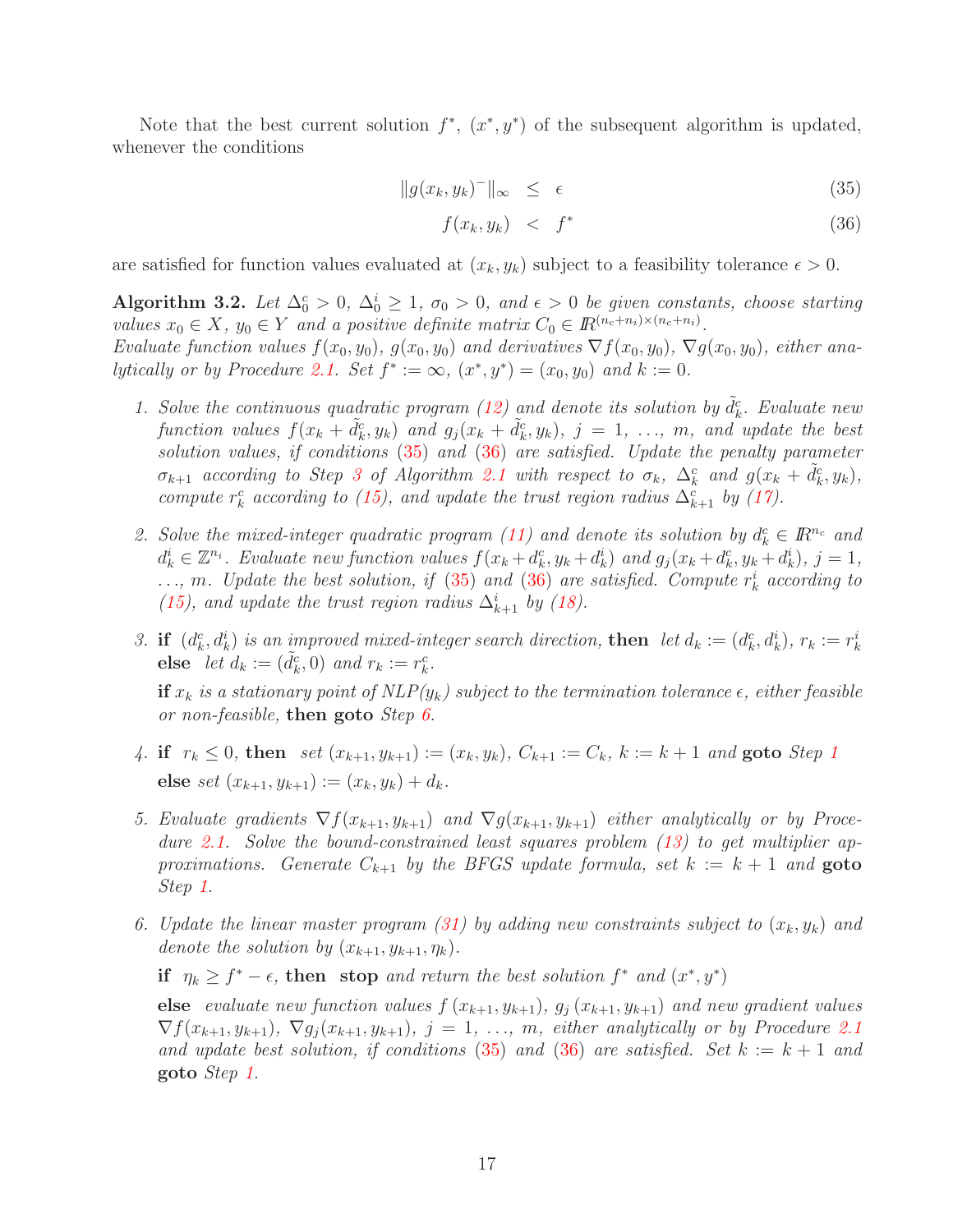## <span id="page-17-0"></span>**4 Comparative Numerical Results**

### **4.1 Test Environment**

Our codes are part of a modular toolbox, which allows to switch easily from one solver to another. They are implemented in thread-safe Fortran as close to F77 as possible, to be able to convert the codes to C directly.

We intend to evaluate the numerical performance of four solvers, some of them executed with alternative parameter settings, on a set of 100 academic mixed-integer and a set of 55 mixedbinary test problems provided by our industrial cooperation partner Shell SIEP Rijswijk. In both cases, we have nonlinear and also nonconvex objective functions and nonconvex feasible domains, especially also nonlinear equality constraints.

Evaluating statistical comparative scores by mean values for a series of test problems and different computer codes is often misleading. It might happen that the less reliable codes do not solve the more complex test problems successfully, but the more advanced ones solve them with additional numerical efforts, say calculation time or number of function calls. A direct evaluation of mean values over successful test runs would thus penalize the more reliable algorithms.

A more realistic possibility is to compute mean values of the criteria we are interested in, and to compare the codes pairwise over sets of test examples, which are successfully solved by the two codes. We then get a reciprocal  $n_{code} \times n_{code}$  matrix, where  $n_{code}$  is the number of codes under consideration. The largest eigenvalue of this matrix is positive and we compute its normalized eigenvector from where we retrieve priority scores. The idea is known under the name *priority theory*, see Saaty [\[46\]](#page-29-11) or the appendix, and has been used by Schittkowski [\[48\]](#page-29-12) and Hock and Schittkowski [\[33\]](#page-28-8) for comparing 27 optimization codes. In a final step, we normalize the eigenvectors so that the smallest coefficient gets the value one.

The following codes are implemented based on the algorithms outlined in the previous sections, and are tested with different parameter settings:

| $MISQP$ [20]      |            | - Mixed-integer SQP-based trust region method, i.e., Algorithm<br>2.1, partial derivatives approximated by Procedure 2.1                                                                                                       |
|-------------------|------------|--------------------------------------------------------------------------------------------------------------------------------------------------------------------------------------------------------------------------------|
| $MISQP/bmod$ [20] | $\sim$ $-$ | Same as MISQP, but quasi-Newton updates not scaled in or-<br>der to satisfy $(20)$                                                                                                                                             |
| $MISQP$ /fwd [20] |            | - Same as MISQP, but integer variables treated as relaxable,<br>i.e., partial derivatives with respect to integer variables com-<br>puted by difference formulae analogously to the procedure<br>used for continuous variables |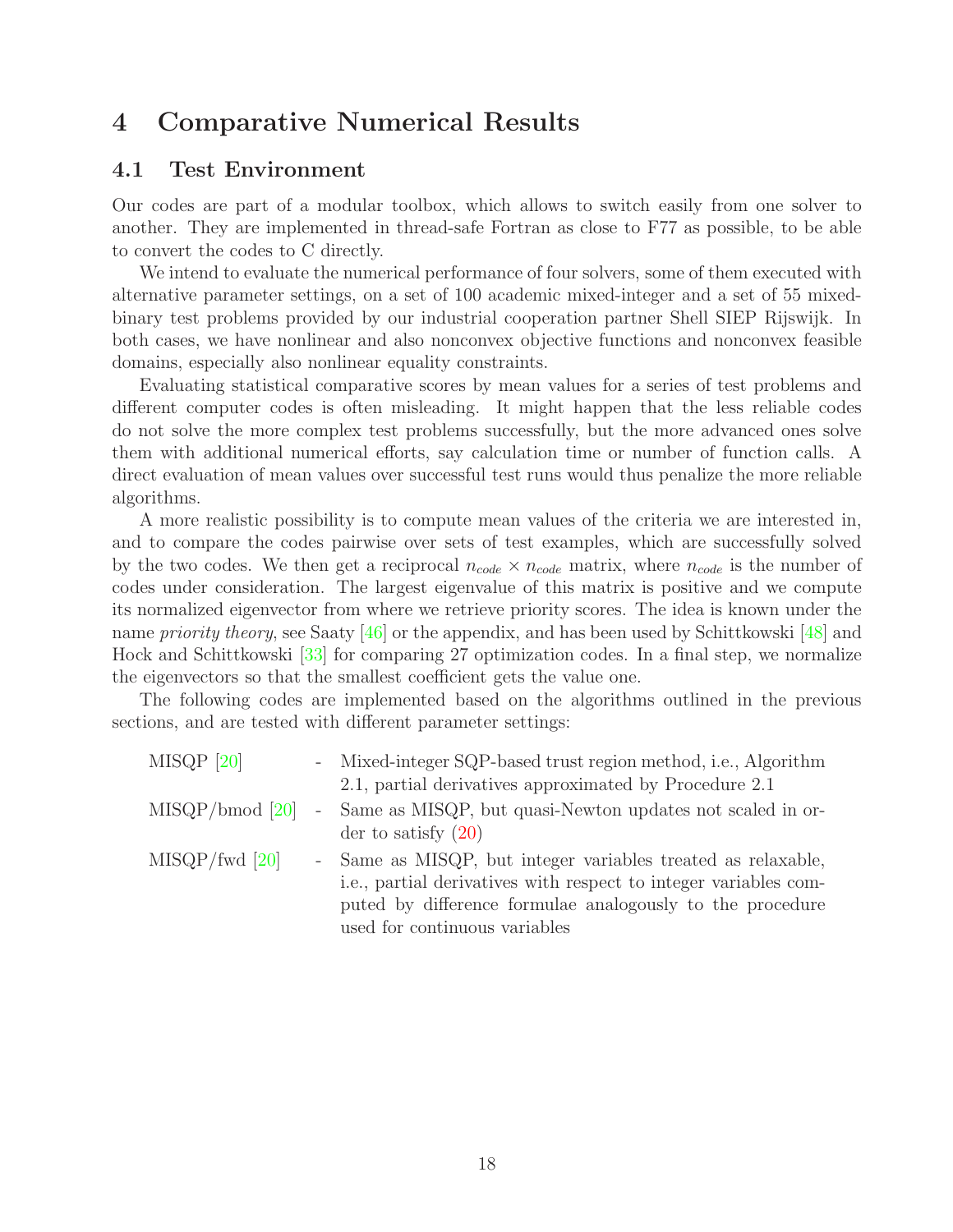| $MISQP/rst0$ [20]       |                          | - Same as MISQP, but no restarts                                                                                                                                                                                                                    |
|-------------------------|--------------------------|-----------------------------------------------------------------------------------------------------------------------------------------------------------------------------------------------------------------------------------------------------|
| MISQPOA <sup>[36]</sup> | $\overline{\phantom{a}}$ | Implementation of Algorithm 3.1, i.e., additional stabilization<br>by outer approximations, successive solution of mixed-integer<br>nonlinear problems by MISQP. Every 6th subproblem is for-<br>mulated as a mixed-integer nonlinear program (32). |
| MISQPN [19]             | $\overline{\phantom{a}}$ | Implementation of Algorithm 3.2, i.e., by an SQP-based outer<br>approximation method, successive solution of mixed-integer<br>quadratic programs extended by linear outer approximation<br>constraints                                              |
| MINLPB4 $[35]$          | $\sim$                   | Branch-and-bound method based on MISQP with branching<br>subject to integer and binary variables, i.e., generation of a<br>sequence of nonlinear continuous programs solved by MISQP                                                                |

For solving continuous quadratic programming problems, we use the code QL of Schittkowski [\[49\]](#page-29-13), which is based on an implementation of Powell [\[43\]](#page-28-9). The underlying primal-dual method of Goldfarb and Idnani [\[27\]](#page-27-12) is particularly useful for designing a branch-and-cut algorithm for mixed-integer quadratic programs, e.g., by exploiting dual information for early branching. The corresponding code is called MIQL, see Lehmann and Schittkowski [\[34\]](#page-28-10), and is used in all situations where we have to solve mixed-integer quadratic programs.

Note that all continuous nonlinear programs are solved by MISQP by setting the number of integer variables to zero. The algorithm then behaves like an SQP algorithm with trust region stabilization and quasi-Newton updates, see Exler et al. [\[20\]](#page-27-6) for details.

The quadratic programming code MIQL mentioned above and the nonlinear mixed-integer programming code MINLPB4 call the branch-and-bound subroutine BFOUR, see Lehmann et al. [\[37\]](#page-28-11), where several branching and node selection strategies are implemented.

For executing the above mentioned optimization codes, we apply default parameter settings and tolerances, see the corresponding user guides for details, with termination tolerance  $10^{-6}$ . Maximum number of iterations is 2,000, and the number of branch-and-bound nodes is bounded by 10,000. We backup the last 10 iterations for applying the non-monotone trust region updates.

All test examples are provided with the best objective function value  $f^*$  we know, either obtained from analytical solutions, literature, or extensive numerical testing. Derivatives with respect to continuous variables are always approximated by forward differences subject to a small tolerance (10<sup>-6</sup>), whereas integer derivatives are replaced by descent directions, see Procedure [2.1.](#page-8-0) For binary variables or for variables at a bound, a forward or backward difference formula is applied, respectively. Exceptions are the codes MISQP/fwd and MINLPB4. In both cases the derivatives with respect to the integer variables are approximated by the same procedure used for the continuous variables.

The Fortran codes are compiled by the Intel Visual Fortran Compiler 10.1 under Windows 7 and executed on an Intel Core(TM)2 i7 64 bit processor with 3.16 GHz and 8 GB RAM.

First we need a criterion to decide whether the result of a test run can be considered as a successful return or not. Let  $\epsilon_t > 0$  be a tolerance for defining the relative accuracy, and  $(x_k, y_k)$  the final iterate of a test run. If  $f^* = 0$ , as in some of the academic test instances, we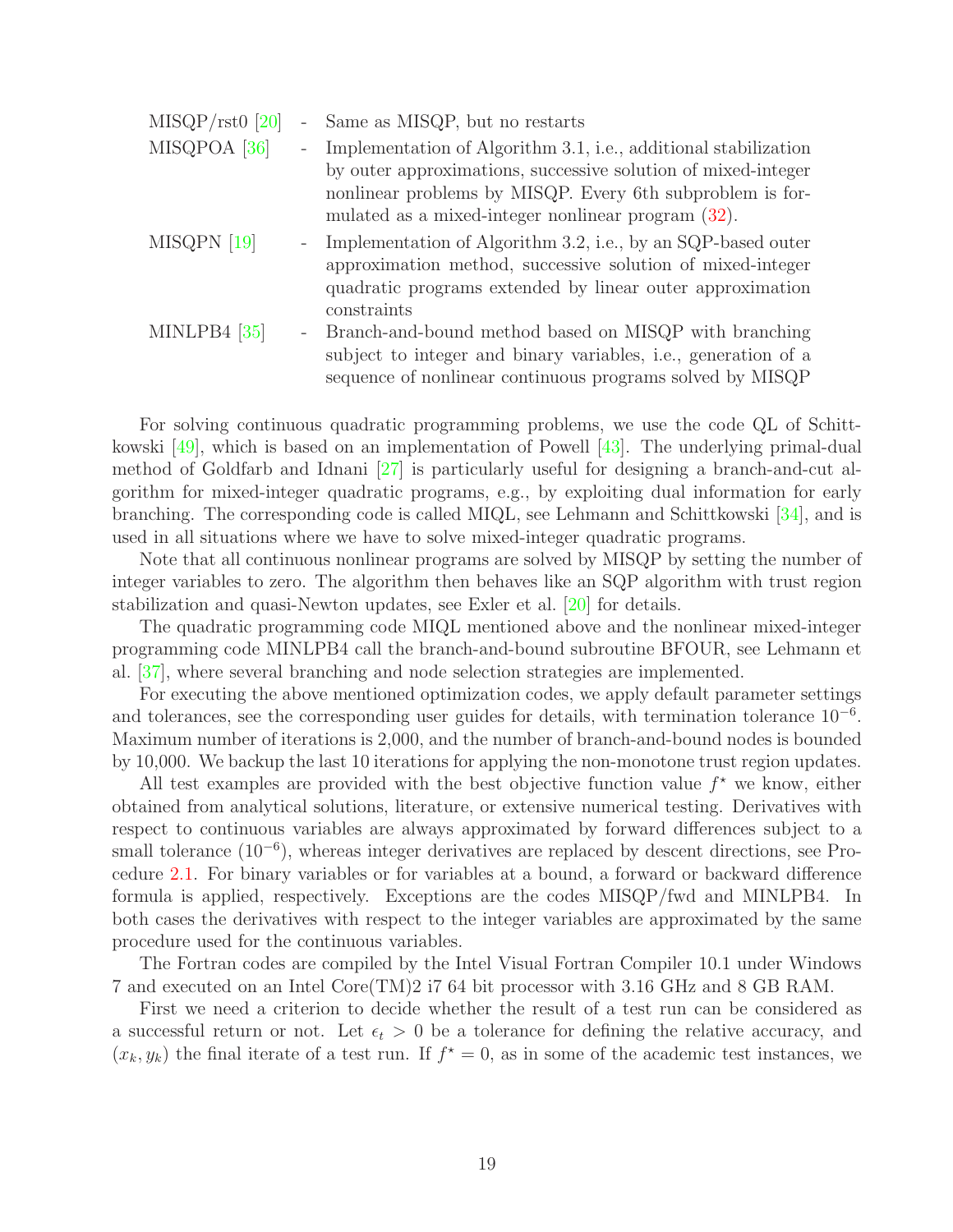<span id="page-19-0"></span>add the value one to the objective function. We call  $(x_k, y_k)$  a successful solution, if the relative error in the objective function is less than  $\epsilon_t$  and if the maximum constraint violation is less than  $\epsilon_t^2$ , i.e., if

$$
f(x_k, y_k) - f^* < \epsilon_t |f^*| \tag{37}
$$

and  $||g(x_k, y_k)^-||_{\infty} < \epsilon_t^2$ , where  $g(x_k, y_k)^-$  represents the vector of constraint violations. We take into account that a code returns a solution with a better function value than the best known one, subject to the error tolerance of the allowed constraint violation. The tolerance is smaller for measuring the constraint violation than for the error in the objective function, since we apply a relative measure in the latter case, whereas constraint functions of our test problems are often badly scaled.

Moreover, we would like to distinguish between feasible, but non-global solutions, successful solutions as defined above, and false terminations. We call the return of a test run, say  $x_k$ and  $y_k$ , an *acceptable* solution, if the internal termination conditions are satisfied subject to a reasonably small tolerance  $\epsilon = 10^{-6}$  and if instead of [\(37\)](#page-19-0)

$$
f(x_k, y_k) - f^* \ge \epsilon_t |f^*| \tag{38}
$$

holds. For our numerical tests, we use  $\epsilon_t = 0.01$ .

Note again that our main paradigm is to proceed from non-relaxable integer variables and corresponding descent directions, which could be considered as a very crude numerical approximations of partial derivatives by forward differences. To be as close to complex practical engineering applications as possible, we apply a forward difference formula for approximating partial derivatives subject to the continuous variables.

We use the subsequent criteria to compare the robustness and efficiency of our codes on two sets of test problems:

| $n_{succ}$ |  |  |  |  | number of successful test runs according to above definition, |
|------------|--|--|--|--|---------------------------------------------------------------|
|            |  |  |  |  |                                                               |

- $n_{acc}$  number of acceptable, i.e., of non-global feasible solutions, see above definition,
- $\Delta_{err}$  average relative deviation of computed solution from the best known known one,  $(f(x_k, y_k) - f^*)/|f^*|$ , taken over all acceptable solutions,
- $n_{err}$  number of test runs terminated by an error message,
- $n_{func}$  average number of equivalent function calls including function calls used for computing a descent direction or gradient approximations, evaluated over all successful test runs, where one function call consists of one evaluation of the objective function and all constraint functions at a given  $x$ and  $y$ ,
- $p_{func}$  relative priority of equivalent function calls including function calls used for gradient approximations,
- time average execution times in seconds, evaluated over all successful test runs,
- $p_{time}$  relative priority of execution times.

For an alternative way to present comparative numerical results, Dolan and Moré  $[16]$ developed performance profiles which are frequently applied in comparative computational studies. We present them for our main measure, namely the number of equivalent function calls.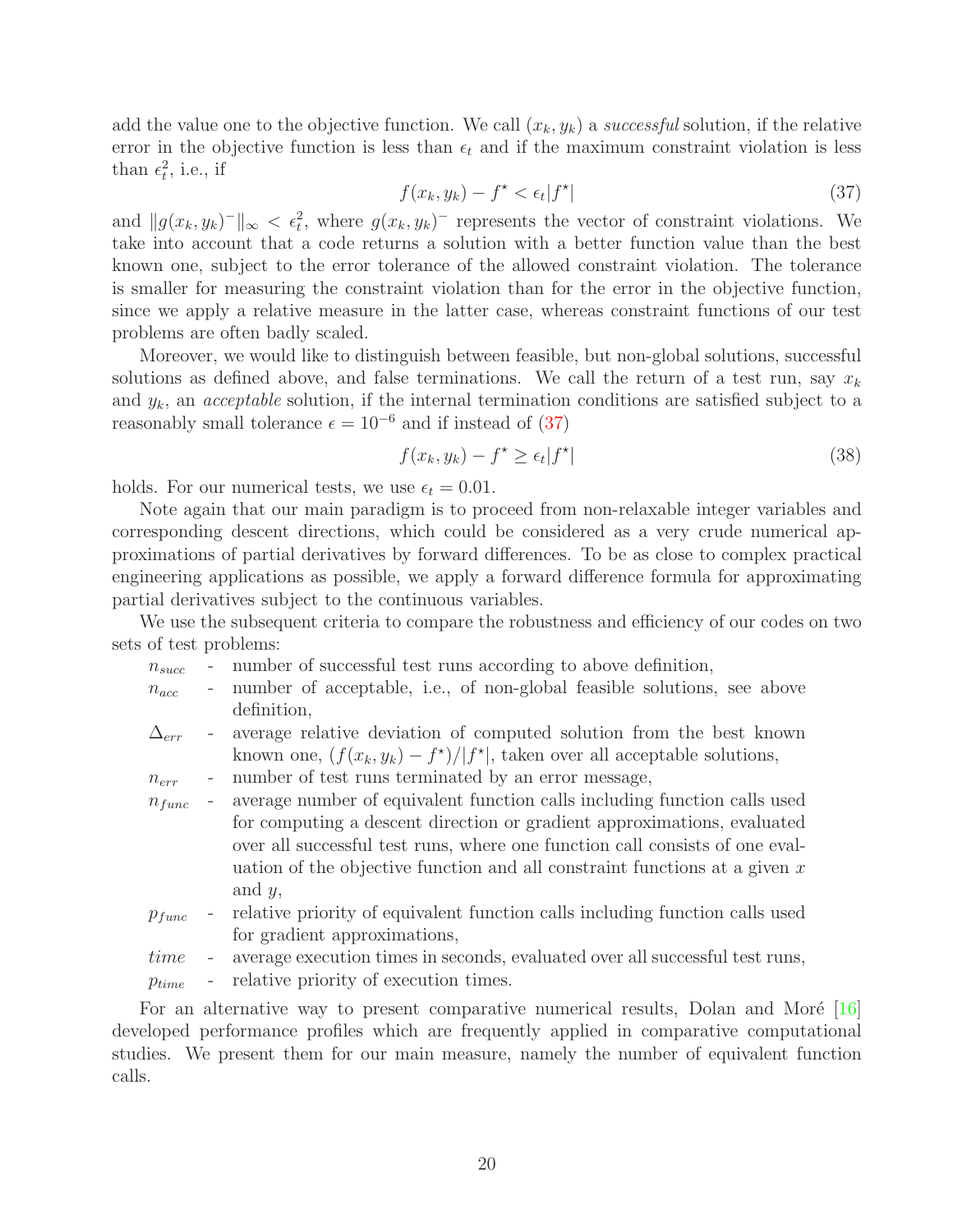| code           | $n_{succ}$ | $n_{acc}$ | $\Delta_{err}$ | $n_{err}$ | $p_{func}$ | $n_{func}$ | $p_{time}$ | time |
|----------------|------------|-----------|----------------|-----------|------------|------------|------------|------|
| <b>MISQP</b>   | 89         | 11        | 0.84           |           | 1.3        | 500        | 3.4        | 0.39 |
| MISQP/bmod     | 71         | 29        | 3.48           | $\Omega$  | 1.0        | 340        | 1.0        | 0.20 |
| MISQP/fwd      | 81         | 19        | 0.64           | $\Omega$  | 1.9        | 396        | 4.0        | 0.11 |
| MISQP/rst0     | 69         | 30        | 0.36           |           | 1.0        | 241        | 2.3        | 0.14 |
| <b>MISQPOA</b> | 91         | 9         | 0.31           | 0         | 3.1        | 1,093      | 10.7       | 0.65 |
| <b>MISQPN</b>  | 74         | 24        | 1.17           | 2         | 4.4        | 1,139      | 8.5        | 0.17 |
| MINLPB4        | 88         | 8         | 1.00           | 4         | 51.6       | 218,881    | 1.8        | 4.11 |
|                |            |           |                |           |            |            |            |      |

<span id="page-20-0"></span>Table 1: Performance Results for a Set of 100 Academic Test Problems

### **4.2 Academic Test Problems**

First, we evaluate the performance of the presented solvers on a test set of 100 academic test examples published in Schittkowski [\[50\]](#page-29-8). Each test problem comes with a function value which has been found in the literature or which has been obtained by extensive testing over several years. They are believed to represent the optimal solution, at least we did not find better results by our test runs. There are at most 23 continuous, 100 integer, and 24 binary variables. Moreover, there are up to 17 equality constraints and the total number of constraints is at most 75. 65 test problems are taken from the GAMS MINLPLib, see Bussieck, Drud, and Meeraus [\[12\]](#page-26-12).

Table 1 shows numerical results obtained for the mixed-integer trust region method MISQP, the branch-and-bound solver MINLPB4, and the outer approximation solvers MISQPOA and MISQPN, see the previous subsection for more details.

In a few cases, the codes are unable to find a feasible solution and an error message is generated. In a couple of other situations, the codes are unable to improve a current iterate and report that a feasible solution is obtained, but which is not the global optimum.

Table [1](#page-20-0) shows that scaling the quasi-Newton matrix is extremely important to improve the robustness of our implementation. Otherwise, the number of successfully solved test runs decreases by almost 20 per cent. The significant reduction of the function calls indicates that the solver terminates too early. The results of MISQP/rst0 emphasize the importance of internal restarts. Although the MISQP variant with nearly exact partial derivatives, MISQP/fwd, needs less function evaluations, it is on the other hand less reliable. There is no evidence to conclude that the one or the other variant is better.

MISQPOA calls MISQP within an outer approximation framework. Thus, the obtained solution is at least as good as the one found by MISQP. The added safeguards result in a higher number of function evaluations, but more problems can be solved successfully.

The new outer approximation algorithm implemented under the name MISQPN, is still an experimental implementation and less reliable than any of the other codes. The average number of function calls of MISQPN is more than twice higher than that of MISQP, and the priority level indicates that  $n_{func}$  is even about four times higher when compared over the set of test runs which terminated successfully for both codes. One possible explanation is the effect of a heuristic scaling of the BFGS updates which is not implemented for MISQPN. Thus, one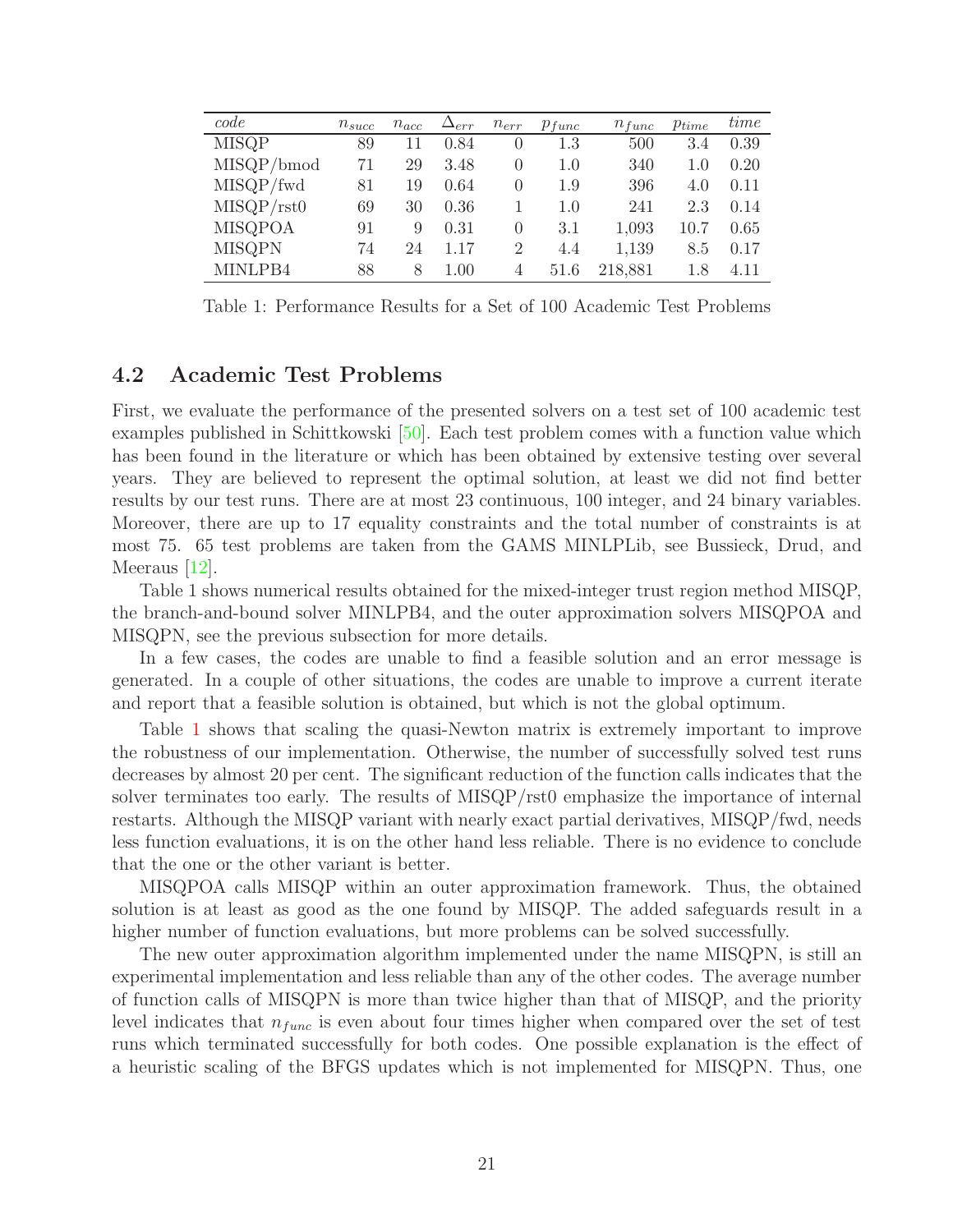

<span id="page-21-0"></span>Figure 1: Performance Profiles for Academic Test Problems

should better compare MISQPN to MISQP/bmod. Both codes solve almost the same number of test problems, but MISQP/bmod requires less function evaluations.

As expected, the branch-and-bound solver MINLPB4 is much less efficient than the other solvers, since a large number of continuous nonlinear optimization problems must be solved. To prevent exhaustive computation times, MINLPB4 is provided with the information that all test problems are supposed to be convex. Thus, the number of successful test runs is comparable to those of MISQP indicating again that at least ten test problems of our collection are nonconvex.

Performance profiles for the number of function evaluations,  $n_{func}$ , are presented in Figure [1.](#page-21-0) For each solver the profile shows the percentage of test problems the code solved successfully without exceeding an upper bound on the number of function evaluations. The upper bound is a multiple of the number of function calls the best solver on an instance needed. The factor is given along the abscissa. For example, MISQP solves 80% of the problems with at most four times the number of function evaluations compared to the best solvers. According to the performance profiles MISQP/rst0 is the most efficient solver. In 45% of the problems MISQP/rst0 needs the fewest number of function evaluations to solve the problem. MISQP/fwd and MISQP/bmod follow. If all heuristics are activated then MISQP becomes more robust. The performance profiles can be interpreted similarly to the results presented in Table [1.](#page-20-0)

### **4.3 Test Problems from Petroleum Engineering**

A large variety of applications of mixed-integer nonlinear programming is found in the petroleum industry. We select two classes of problems known as well relinking and gas lift problems for our numerical tests, which differ by their dimensions and data and which are collected in another set of 55 test examples. The case studies have been provided by Shell SIEP Rijswijk together with optimal solutions found by extensive numerical tests with global optimization solvers.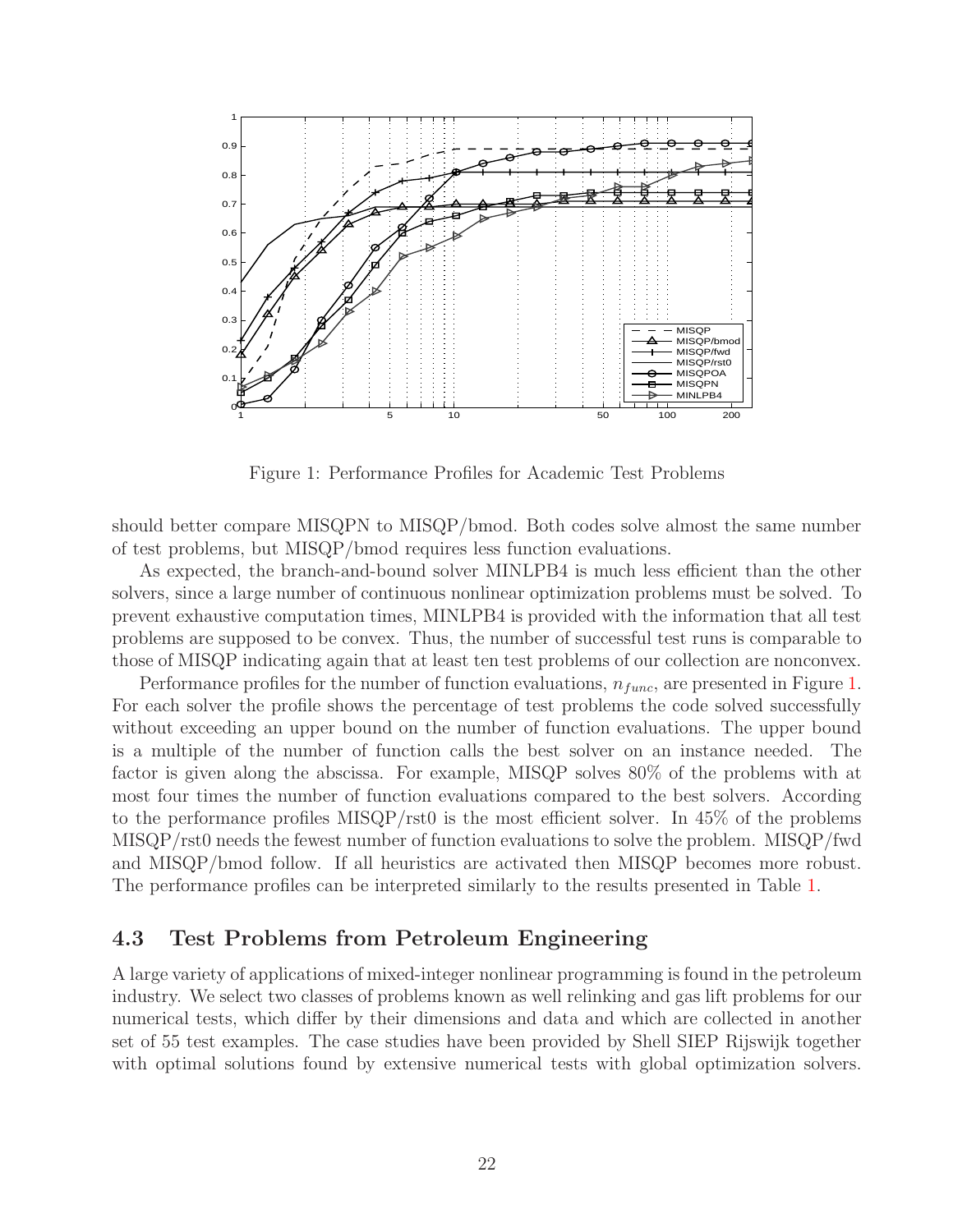These applications are based on complex simulators, but simplified algebraic description are provided reproducing typical problem characteristics.

To give a typical example, we introduce a simple well relinking model, where the total flow in a given network is to be maximized. The network consists of a number of source nodes and some sink nodes. The flow from each source node is to be directed to exactly one sink node, and the total capacity at the sinks is limited in terms of pressure and flow. A source node has a special pressure-flow characteristic and the total flow within the network is bounded.

Let us assume that there are  $m_s$  sinks and  $n_s$  sources, and that we want to maximize the total flow

$$
\sum_{i=1}^{n_s} x_i
$$

under so-called split-factor constraints, i.e., a set of switching conditions for each source  $i, i = 1$ ,  $..., n_s$ , of the form

$$
\sum_{j=1}^{m_s} y_j^i = 1.
$$

Moreover, we have pressure constraints at source  $i, i = 1, \ldots, n_s$ ,

$$
\sum_{j=1}^{m_s} c_j^i y_j^i \leq a_i - b_i x_i ,
$$

and upper bounds  $Q_j$  for mass rates at the sinks,  $j = 1, \ldots, m_s$ ,

$$
\sum_{i=1}^{n_s} x_i y_j^i \leq Q_j ,
$$

with appropriate positive constants  $c_i^i$ ,  $Q_j$ ,  $j = 1, \ldots, j = m_s$ , and  $a_i$ ,  $b_i$ ,  $i = 1, \ldots, n_s$ . The well relinking test examples are defined by their dimensions  $m_s = 3$  and  $n_s = 3$ ,  $n_s = 6$ , or  $n_s = 9$ , and the constants mentioned above.

It would be possible to replace the bilinear mass rate constraints by linear ones or to apply a perspective reformulation of Günlük and Linderoth  $[31]$  to strengthen the relaxation. However, we do not want to apply any simplifying transformation and prefer the nonlinear formulation as it stands for our numerical tests. Note that the true real-life model is much more complex by taking different topologies, compressors, or any other technical systems into account. The mass rate and pressure constraints are based on computationally intensive simulations.

In a very similar way, some gas lift test problems are created, see Ray and Sarker [\[45\]](#page-29-14) or Ayatollahi et al. [\[3\]](#page-25-1) for related models. We finally get a set of 55 test problems, where the number of continuous variables varies between 3 and 10, the number of binary variables between 9 and 27, the number of linear equality constraints between 0 and 9, and the number of inequality constraints between 1 and 21. Table [2](#page-23-0) contains performance results for the solvers under consideration.

The code MISQP is, in any of the four different versions tested, by far the most efficient one in terms of number of function evaluations. Even if an optimal solution is not reached, MISQP stops at least at an acceptable solution.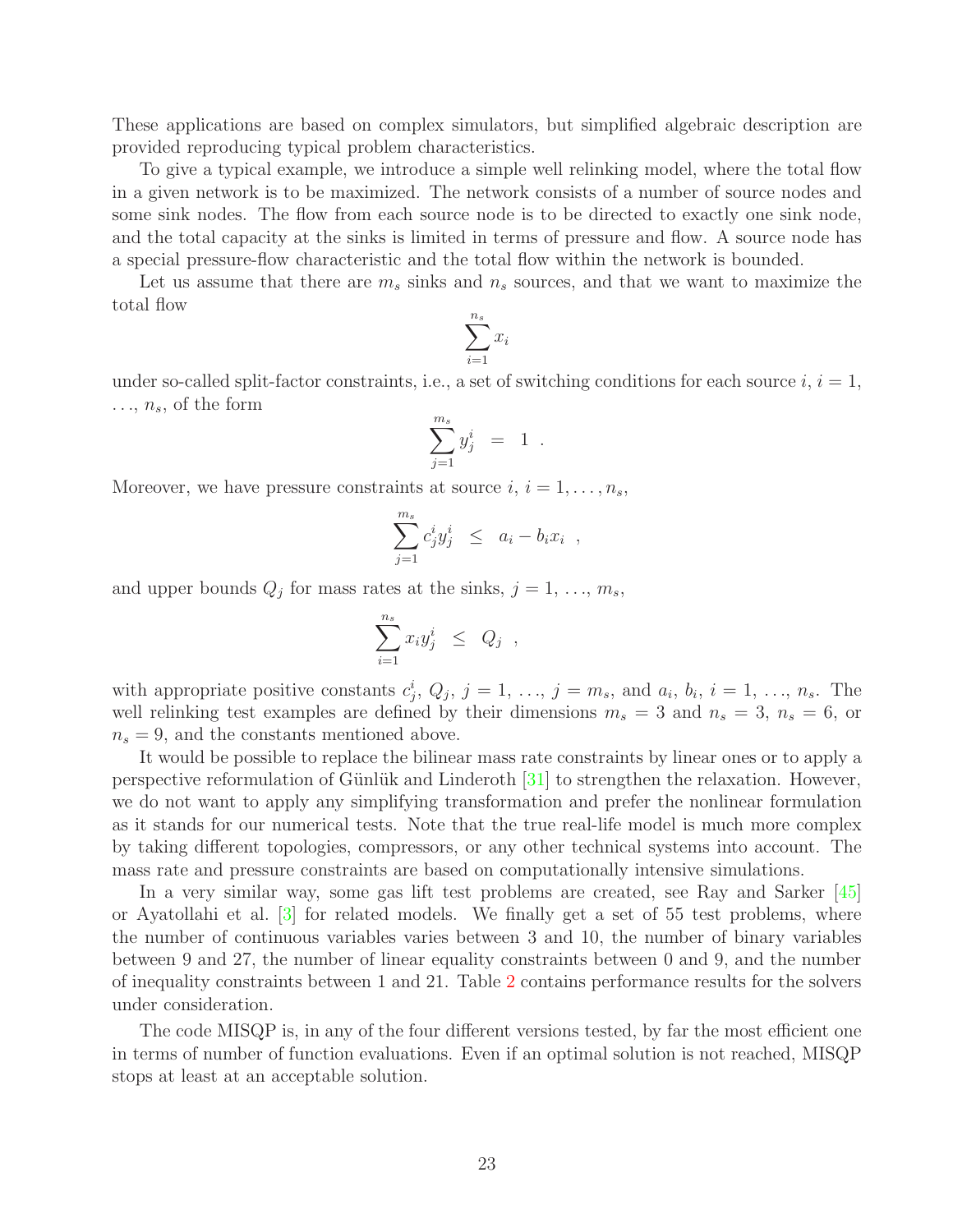| code           | $n_{succ}$ | $n_{acc}$ | $\Delta_{err}$ | $n_{err}$ | $p_{func}$ | $n_{func}$ | $p_{time}$ | time |
|----------------|------------|-----------|----------------|-----------|------------|------------|------------|------|
| <b>MISQP</b>   | 50         | 5         | 0.041          | $\theta$  | 2.7        | 1,964      | 3.6        | 0.91 |
| MISQP/bmod     | 49         | 6         | 0.044          | $\Omega$  | 2.0        | 1,430      | 2.0        | 0.50 |
| MISQP/fwd      | 45         | 10        | 0.041          | $\Omega$  | 2.8        | 1,901      | 3.5        | 0.88 |
| MISQP/rst0     | 37         | 17        | 0.104          |           | 1.0        | 630        | 1.0        | 0.14 |
| <b>MISQPOA</b> | 52         | 3         | 0.033          | $\Omega$  | 23.5       | 17,786     | 31.5       | 7.78 |
| <b>MISQPN</b>  | 33         | 9         | 0.087          | 13        | 10.4       | 5,331      | 11.6       | 1.29 |
| MINLPB4        | 55         | 0         | 0.0            | $\Omega$  | 204.2      | 154,898    | 2.0        | 0.45 |

<span id="page-23-0"></span>Table 2: Performance Results for a Set of 55 Well Relinking and Gas Lift Test Problems



<span id="page-23-1"></span>Figure 2: Performance Profiles for Petroleum Engineering Problems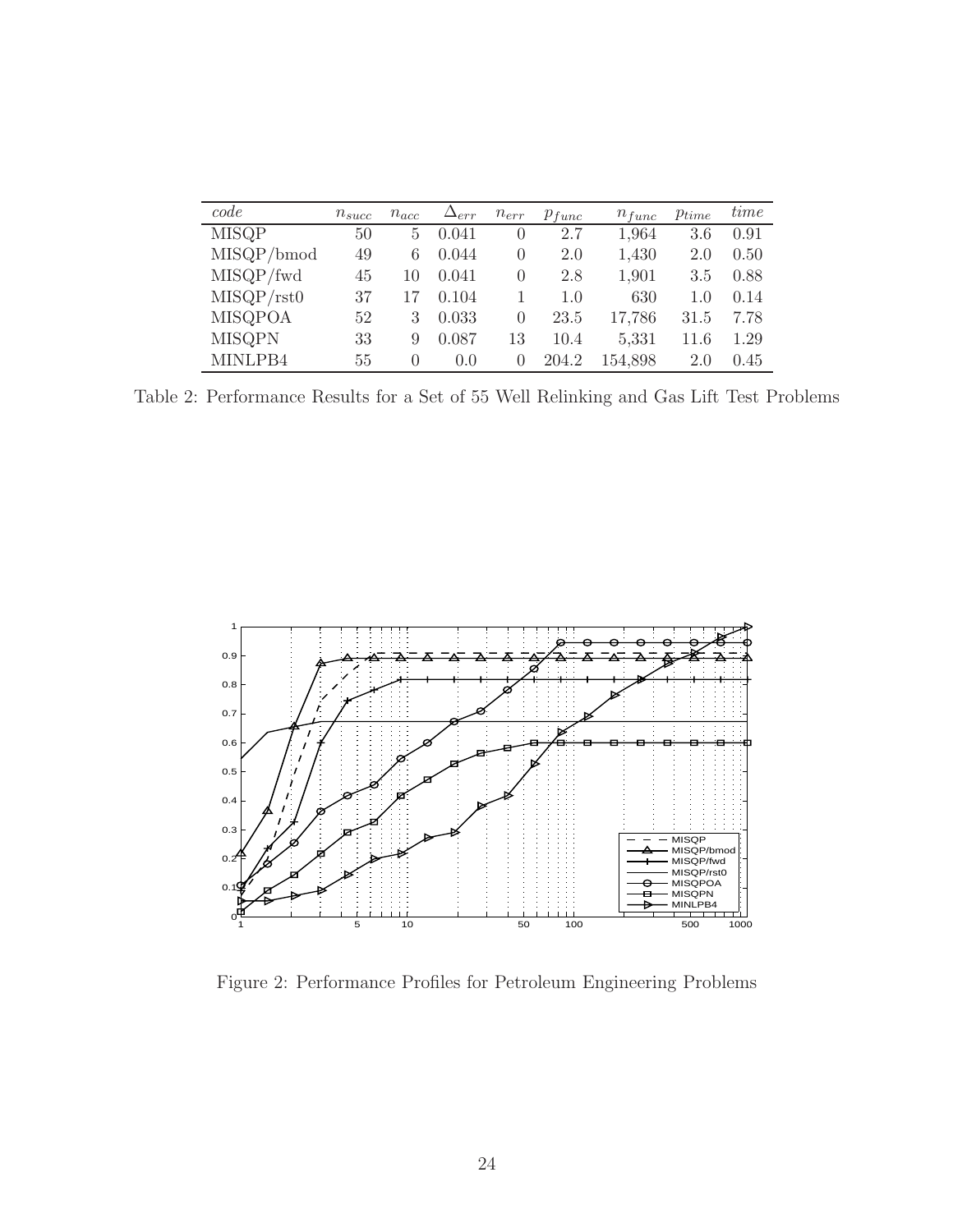The additional stabilizations of MISQPOA by linear outer approximations require a significant amount of additional iterations and, consequently, a much larger number of function calls. The code is an upgrade of MISQP in the sense that proceeding from an initial optimal solution of MISQP, linear outer approximation constraints are added successively.

The idea behind the code MISQPN is similar. We get less acceptable solutions compared to MISQP, but, however, a couple of false terminations, which are in some cases very close to a solution. Also the number of function evaluations is significantly larger than those of MISQP. We have to note again that MISQPN is still an experimental implementation without all the additional heuristics developed for MISQP.

The branch-and-bound code MINLPB4 solves all test problems, but requires about 100 times as many function calls as MISQP.

Performance profiles are shown in Figure [2,](#page-23-1) where the performance ratio of  $n_{func}$  is displayed over those logarithmic numbers, for which the performance ratio is below the displayed number, see also Figure [1](#page-21-0) and the corresponding comments.

## **5 Conclusions**

It is well known that nonconvex nonlinear mixed-integer optimization problems are extremely difficult to solve. In general, even simple concepts like local solutions or convexity of functions are not available, especially if appropriate relaxations do not exist, i.e., continuous representations of model functions where integer variables can be treated as continuous. In highly complex technical simulation codes especially for engineering applications, however, it is often not possible to evaluate an objective or constraint function value for fractional values of an integer variable. In this situation, most of the known optimization algorithms fail to find a solution or cannot even be applied. Thus, the complexity of an optimization problem depends heavily on the structure of integer variables.

We conclude from our numerical results that SQP-based algorithms provide an efficient way to solve nonlinear mixed-integer programs, if the main performance criterion is the number of function evaluations. Since convex mixed-integer quadratic programming problems must be solved successively, the total computational effort, e.g., calculation times, might become costly. We recommend our approach also in situations, where function evaluations are extremely expensive. The limitations of our approach are that integer variables must have an internal smooth structure, i.e., do not behave like categorical variables, and that the total number of variables is not too large.

We investigate the possibility to extend our mixed-integer SQP-type algorithm by adding a mixed-integer linear master program with linear outer approximation constraints, by which the SQP-type method is stabilized. The safeguards require a significant amount of additional function calls.

On the other hand, it is possible to apply the outer approximation idea directly to the mixedinteger SQP methods mentioned above, by combining the master program and the continuous solver for fixed integer variables. Drawback in this case is a larger number of feasible, but nonoptimal solutions and more terminations in error situations. The corresponding code MISQPN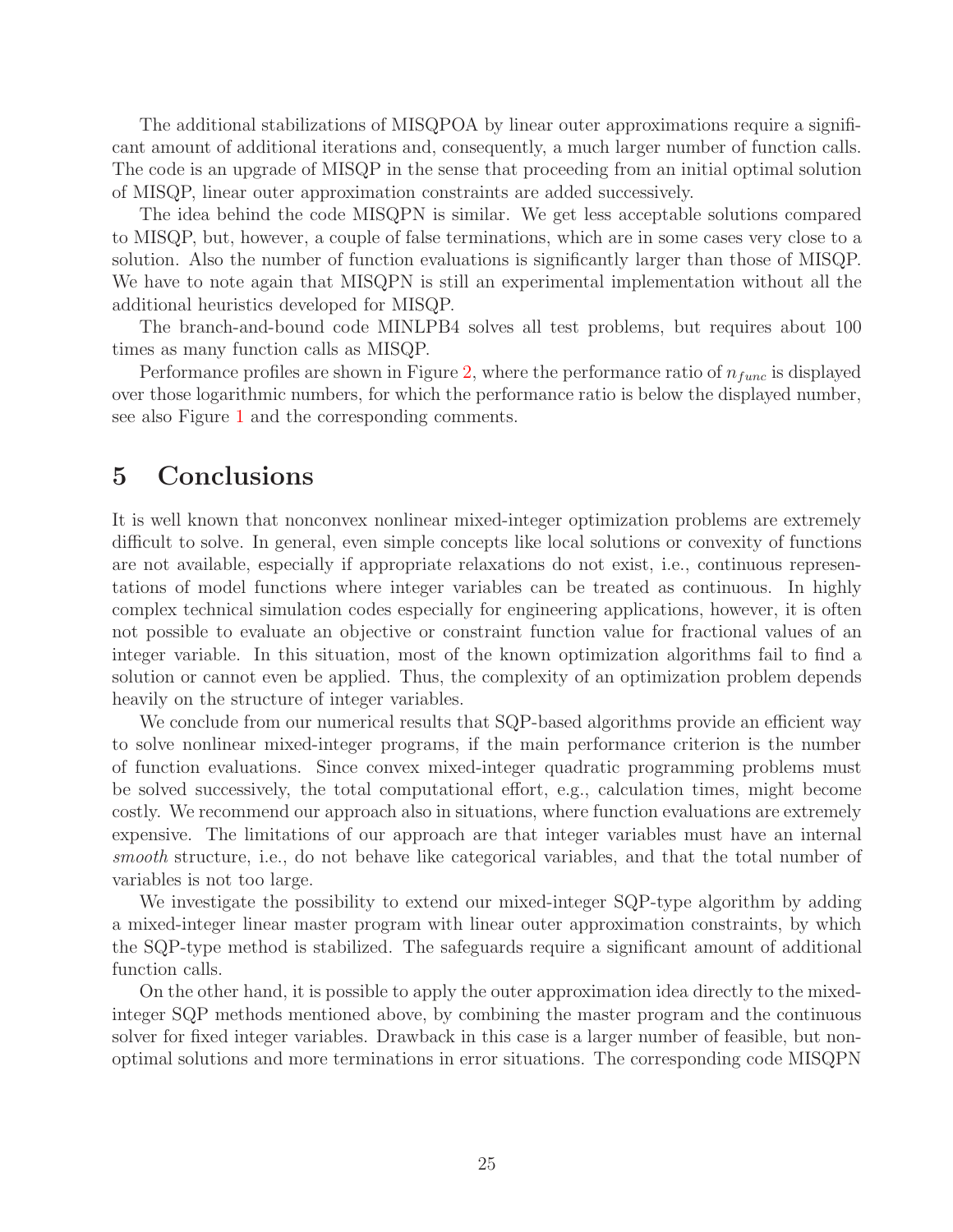is still a preliminary implementation and we will investigate its mathematical background in the future.

Our experience is based on numerical tests obtained by a set of 100 academic examples and 55 examples with some background in petroleum engineering. All objective and constraint functions consist of analytical expressions, and all integer variables are relaxable. However, this information is only exploited for testing certain variants of our codes, especially when we need partial derivative values with respect to integer variables. Our main motivation is to provide software in form of a toolbox for complex practical applications, where integer variables are not required to be relaxable and where function evaluations are costly. Since we assume that partial derivatives with respect to integer variables are not explicitly available, we replace them by descent directions computed by two-sided differences at neighbored grid points. Surprisingly enough, these crude approximations work extremely well in our numerical tests.

We suppose that a 'black box' simulation code provides the function values, i.e., that we do not need to know anything about the internal structure of variables or constraints. But if some structures are known in advance, as, e.g., special linear constraints based on special ordered set (SOS) variables, we have a very simple way to handle them. Since constraints are linearized, they are passed directly to the underlying MIQP. Due to the modular structure, our own MIQP solver is easily exchanged by another one which, after passing the structural information, takes them into account.

Despite of using inaccurate approximations of partial derivatives with respect to integer variables, our solvers efficiently compute feasible solutions for most test problems. Objective function values are often close to the best known optimal solutions.

## **6 Acknowledgement**

The authors are extremely grateful to the constructive comments of the referees and of the associated editor, and to their support to improve quality and readability of the manuscript.

## **References**

- [1] Asaadi J. (1973): A computational comparison of some non-linear programs, Mathematical Programming, Vol. 4, 144–154
- <span id="page-25-0"></span>[2] Audet C., Dennis J.E. (2001): Pattern search algorithm for mixed variable programming, SIAM Journal on Optimization, Vol. 11, 573–594
- <span id="page-25-1"></span>[3] Ayatollahi S., Narimani M., Moshfeghiam M. (2004): Intermittent gas lift in Aghjari Oil 488 Field, a mathematical study, Journal of Petroleum Science and Engineering, Vol. 42, 245-255
- <span id="page-25-2"></span>[4] Bellman R. (1960): Introduction to Matrix Analysis, McGraw-Hill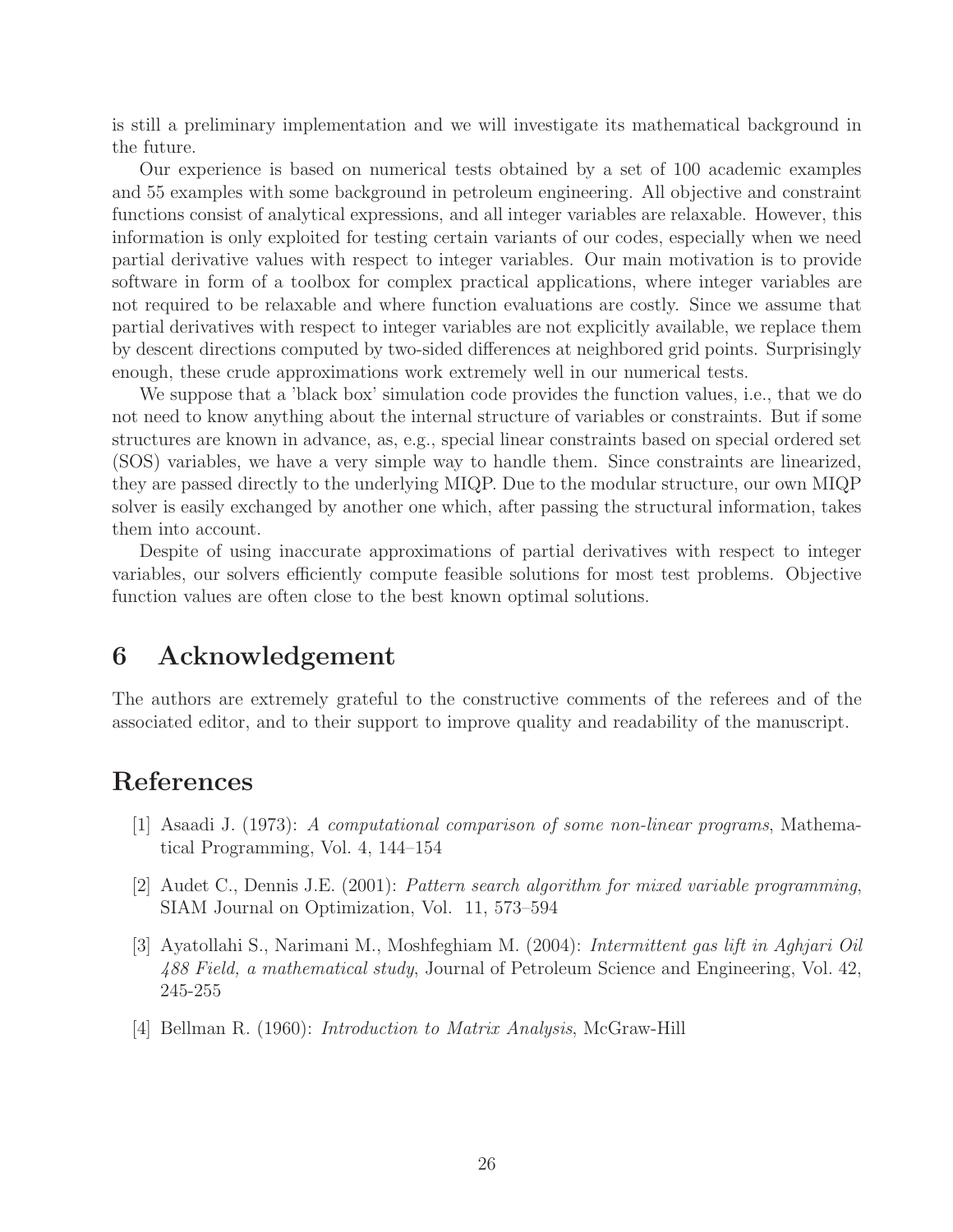- <span id="page-26-7"></span>[5] Belotti P., Lee J., Liberti L., Margot F., W¨achter A. (2009): Branching and bounds tightening techniques for non-convex MINLP, Optimization Methods and Software, Vol. 24, 597-634
- <span id="page-26-6"></span><span id="page-26-5"></span>[6] Belotti P. (2009): Couenne: a user's manual, Technical Report, Department of Mathematical Sciences, Clemson University, Clemson SC 29643, USA
- [7] Bonami P., Biegler L.T., Conn A.R., Cornuejols G., Grossmann I.E., Laird C.D., Lee J., Lodi A., Margot F., Sawaya N., Waechter A. (2005): An algorithmic framework for convex mixed integer nonlinear programs, IBM Research Report RC23771
- <span id="page-26-0"></span>[8] Bonami P., Kilinç M., Linderoth J. (2009): Algorithms and software for convex mixedinteger nonlinear programs, Technical Report No. 1664, Computer Science Department, University of Wisconsin, Madison
- <span id="page-26-3"></span>[9] Borchers B., Mitchell J.E. (1994): An improved branch-and-bound algorithm for mixed integer nonlinear programming, Computers and Operations Research, Vol. 21, No. 4, 359-367
- <span id="page-26-2"></span>[10] Bünner M.J., Schittkowski K., van de Braak G. (2004): *Optimal design of electronic* components by mixed-integer nonlinear programming, Optimization and Engineering, Vol. 5, 271-294
- <span id="page-26-12"></span><span id="page-26-1"></span>[11] Bussieck M.R., Vigerske S. (2010): MINLP Solver Software, submitted for publication
- [12] Bussieck M.R., Drud A.S., Meeraus A. (2007): MINLPLib A collection of test models for mixed integer nonlinear programming, GAMS Development Corp., Washington D.C., USA
- <span id="page-26-9"></span>[13] Chen Z., Zhang X. (2004): A nonmonotone trust-region algorithm with nonmonotone penalty parameters for constrained optimization, Journal of Computational and Applied Mathematics, Vol. 172, 7-39
- <span id="page-26-10"></span><span id="page-26-8"></span>[14] Conn A.R., Gould N.M., Toint P.L. (2000): Trust-region methods, MPS-SIAM Series on Optimization, Philadelphia
- <span id="page-26-11"></span>[15] Deng N.Y., Xiao Y., Zhou F.J. (1993): Nonmonotonic trust-region algorithm, Journal of Optimization Theory and Applications, Vol. 26, 259-285
- [16] Dolan E.D., Moré J.J. (2002): *Benchmarking optimization software with performance* profiles, Mathematical Programming, Vol. 91, 201-213
- <span id="page-26-4"></span>[17] Duran M., Grossmann I.E. (1986): An outer-approximation algorithm for a class of Mixed Integer Nonlinear Programs, Mathematical Programming, Vol. 36, 307-339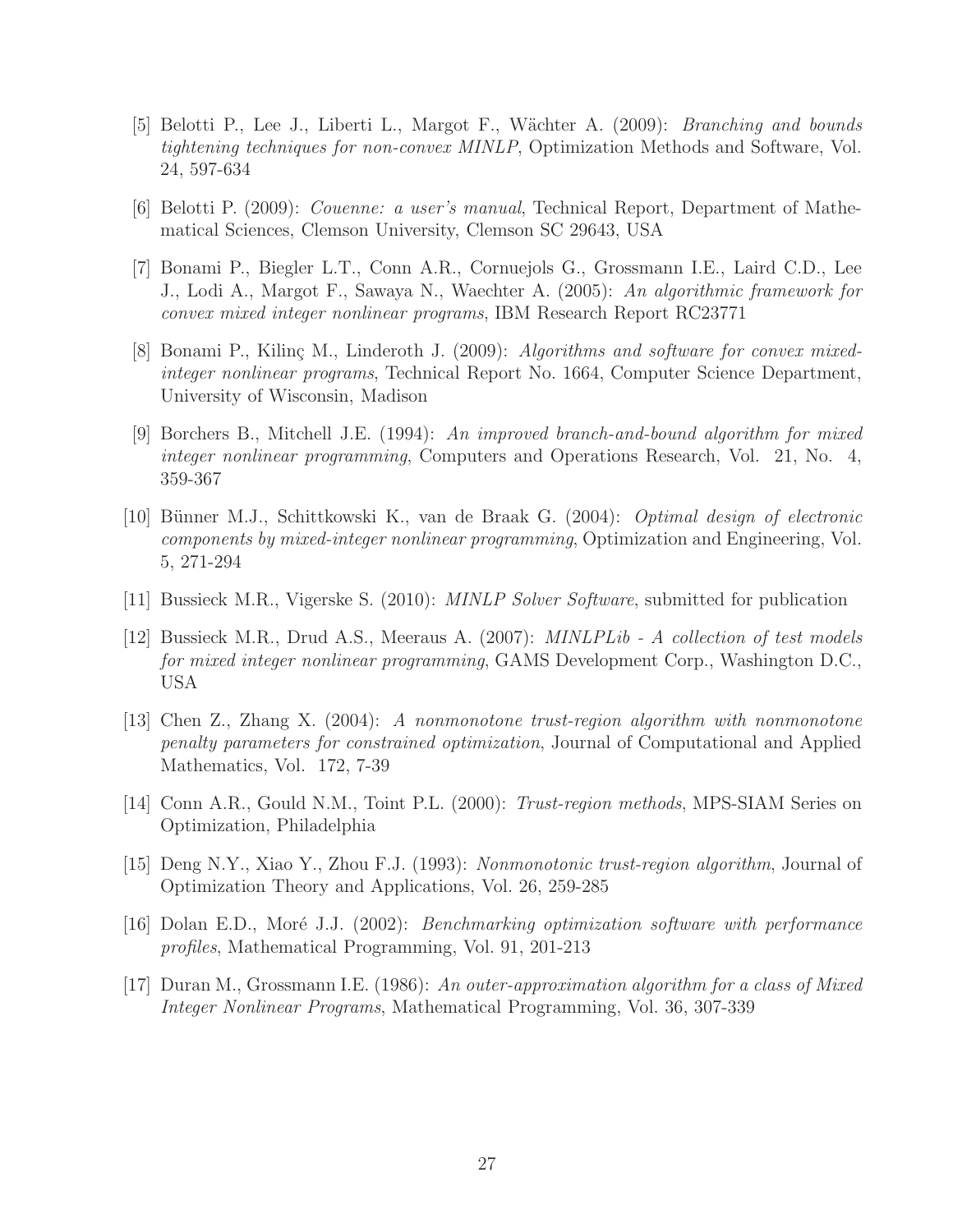- <span id="page-27-2"></span>[18] Exler O., Antelo L.T., Egea J.A., Alonso A.A., Banga, J.R. (2008): Tabu search-based algorithm for mixed-integer nonlinear problems and its application to integrated process and control system design, Computers and Chemical Engineering, Vol. 32, No. 8, 1877- 1891
- <span id="page-27-7"></span>[19] Exler O., Lehmann T., Schittkowski K. (2009): MISQPN : A Fortran subroutine for mixed-integer nonlinear optimization by outer approximation supported by mixed-integer search steps - user's quide, version 1.0, Report, Department of Computer Science, University of Bayreuth
- <span id="page-27-6"></span>[20] Exler O., Lehmann T., Schittkowski K. (2012): MISQP: A Fortran subroutine of a trust region SQP algorithm for mixed-integer nonlinear programming - user's guide, Report, Department of Computer Science, University of Bayreuth
- <span id="page-27-8"></span><span id="page-27-5"></span>[21] Exler O., Schittkowski K. (2007): A trust region SQP algorithm for mixed integer nonlinear programming, Optimization Letters, Vol. 1, No. 3, 269-280
- <span id="page-27-10"></span>[22] Fletcher R. (1970): A new approach to variable metric algorithms, Computer Journal, Vol. 13, 317-322
- <span id="page-27-4"></span>[23] Fletcher R. (1982): Second order correction for nondifferentiable optimization, in: Watson G.A. (Hrsg.): Numerical analysis, Springer Verlag, Berlin, 85–114
- <span id="page-27-0"></span>[24] Fletcher R., Leyffer S. (1994): Solving mixed integer nonlinear programs by outer approximation, Mathematical Programming, Vol. 66, 327-349
- <span id="page-27-9"></span>[25] Floudas C.A. (1995): Nonlinear and Mixed-Integer Optimization, Oxford University Press, New York, Oxford
- <span id="page-27-12"></span>[26] Fukushima M. (1986): A successive quadratic programming algorithm with global and superlinear convergence properties, Mathematical Programming, Vol. 35, 253-264
- <span id="page-27-11"></span>[27] Goldfarb D., Idnani A. (1983): A numerically stable method for solving strictly convex quadratic programs, Mathematical Programming, Vol. 27, 1-33
- [28] Grossmann I.E. (2002): Review of nonlinear mixed-integer and disjunctive programming techniques, Optimization and Engineering, Vol. 3, 227-252
- <span id="page-27-1"></span>[29] Grossmann I.E., Kravanja Z. (1997): Mixed-integer nonlinear programming: A survey of algorithms and applications, in: Conn A.R., Biegler L.T., Coleman T.F., Santosa F.N. (eds.): Large-Scale Optimization with Applications, Part II: Optimal Design and Control, Springer, New York, Berlin
- <span id="page-27-3"></span>[30] Gupta O. K., Ravindran V. (1985): Branch-and-bound experiments in convex nonlinear integer programming, Management Science, Vol. 31, 1533–1546
- <span id="page-27-13"></span>[31] Günlük O., Linderoth J (2010): Perspective relaxation of mixed integer nonlinear programs with indicator variables, Mathematical Programming Series B, Vol. 104, 186-203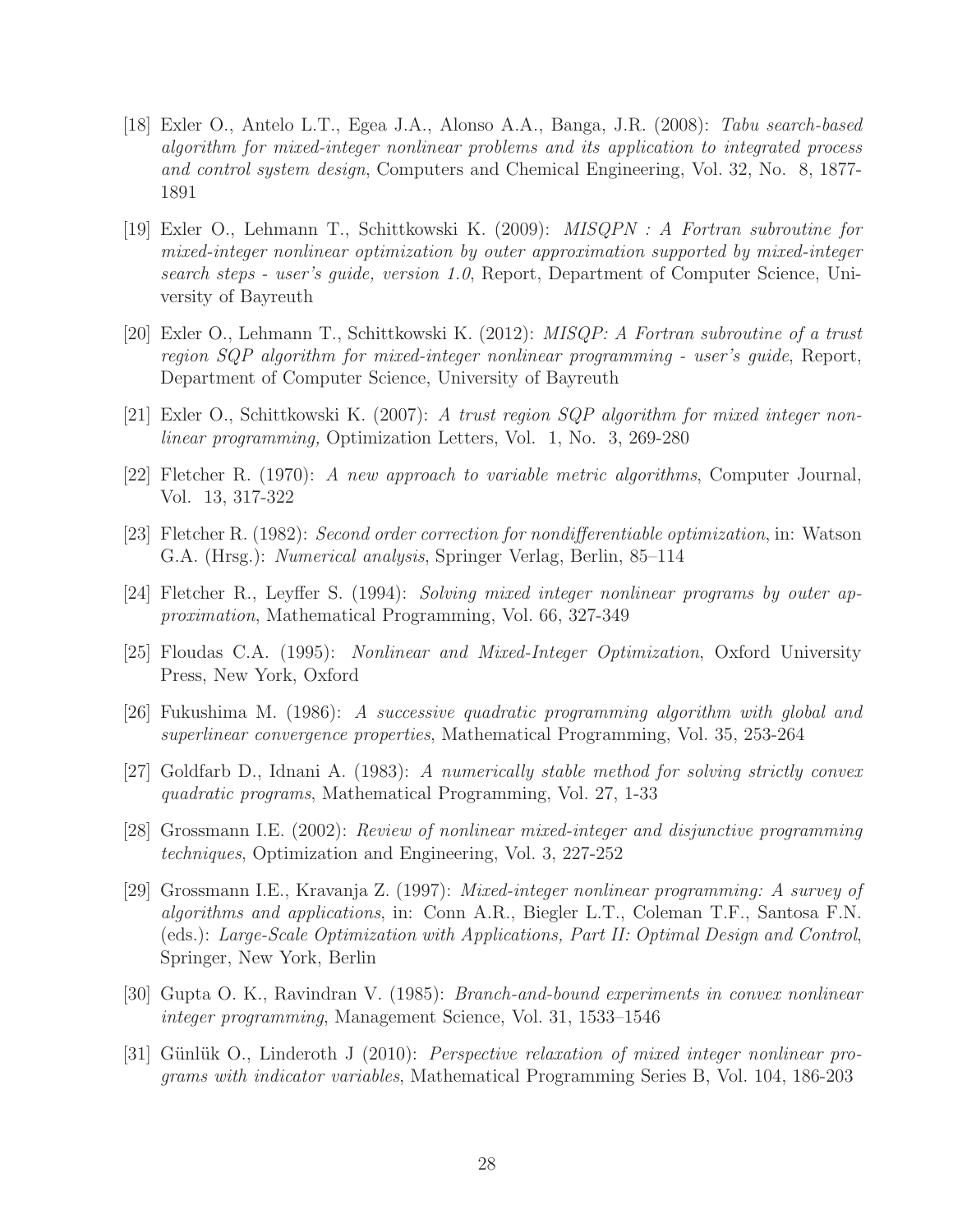- <span id="page-28-8"></span><span id="page-28-0"></span>[32] Hartwanger C., Schittkowski K., Wolf H. (2000): Computer aided optimal design of horn radiators for satellite communication, Engineering Optimization, Vol. 33, 221-244
- <span id="page-28-10"></span>[33] Hock W., Schittkowski K. (1983): A comparative performance evaluation of 27 nonlinear programming codes, Computing, Vol. 30, 335-358
- [34] Lehmann T., Schittkowski K. (2009): *MIQL : A Fortran subroutine for convex mixed*integer quadratic programming - user's guide, version 1.0, Report, Department of Computer Science, University of Bayreuth
- <span id="page-28-5"></span>[35] Lehmann T., Schittkowski K. (2009): MINLPB4 : A Fortran code for nonlinear mixedinteger quadratic programming by branch-and-bound - user's guide, version 1.0, Report, Department of Computer Science, University of Bayreuth
- <span id="page-28-4"></span>[36] Lehmann T., Schittkowski K. (2009): MISQPOA: A Fortran subroutine for mixed-integer nonlinear optimization by outer approximation - user's guide, version 1.0, Report, Department of Computer Science, University of Bayreuth
- <span id="page-28-11"></span>[37] Lehmann T., Schittkowski K., Spickenreuther T. (2009): BFOUR: A Fortran subroutine for integer optimization by branch-and-bound - user's guide -, Report, Department of Computer Science, University of Bayreuth, Germany
- <span id="page-28-2"></span><span id="page-28-1"></span>[38] Leyffer S. (2001): Integrating SQP and branch-and-bound for mixed integer nonlinear programming, Computational Optimization and Applications, Vol. 18, 295–309
- <span id="page-28-12"></span>[39] Li H.-L., Chou C.-T. (1994): A global approach for nonlinear mixed discrete programming in design optimization, Engineering Optimization, Vol. 22, 109–122
- [40] Lootsma F.A. (1982): Performance evaluation of nonlinear optimization methods via multi-criteria analysis and via linear model analysis, In: Nonlinear Optimization 82, M.J.D. Powell ed., Academic Press
- <span id="page-28-6"></span><span id="page-28-3"></span>[41] Maratos, N. (1978): Exact penalty function algorithms for finite-dimensional and control optimization problems, Ph.D. thesis, University of London, England
- [42] Nowak I., Alperin H., Vigerske, S. (2003): LaGO An object oriented library for solving MINLPs, in Global Optimization and Constraint Satisfaction, C. Bliek, C. Jermann, A. Neumaier eds., Lecture Notes in Computer Science, Vol. 2861, Springer, Berlin, Berlin, Heidelberg, 32-42
- <span id="page-28-9"></span>[43] Powell M.J.D. (1983): ZQPCVX, A FORTRAN subroutine for convex quadratic programming, Report DAMTP/1983/NA17, University of Cambridge, England
- <span id="page-28-7"></span>[44] Quesada I., Grossmann I.E. (1992): An LP/NLP based branch-and-bound algorithm for convex MINLP optimization problems, Computers and Chemical Engineering, Vol 16, 937-947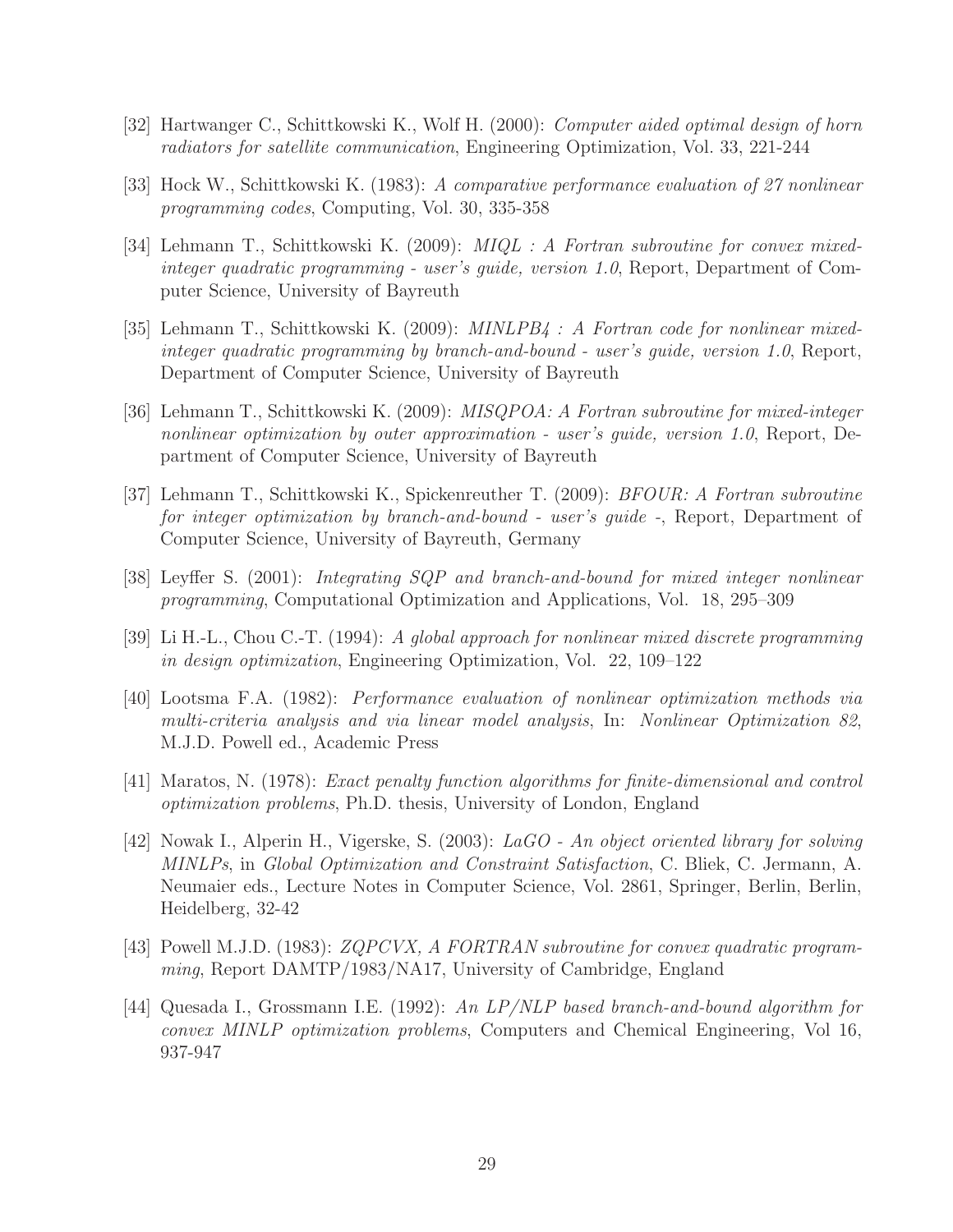- <span id="page-29-14"></span><span id="page-29-11"></span>[45] Ray T., Sarker R. (2007): Genetic algorithm for solving a gas lift optimization problem, Journal of Petroleum Science and Engineering, Vol. 59, 84-96
- <span id="page-29-3"></span>[46] Saaty T.L. (1977): A scaling method for priorities in hierarchical structures, Journal of Mathematical Psychology, Vol. 15, 234-281
- [47] Sahinidis N.V., Tawarmalani M. (2010): BARON 9.0.4: Global Optimization of Mixed-Integer Nonlinear Programs, User's Manual, available at http://www.gams.com/dd/docs/solvers/baron.pdf
- <span id="page-29-13"></span><span id="page-29-12"></span>[48] Schittkowski K. (1980): Nonlinear Programming Codes - Information, Tests, Performance, Lecture Notes in Economics and Mathematical Systems, Vol. 183, Springer
- <span id="page-29-8"></span>[49] Schittkowski K. (2003): QL : A Fortran code for convex quadratic programming - User's guide, Report, Department of Mathematics, University of Bayreuth, Germany
- [50] Schittkowski K. (2010): A collection of 100 test problems for nonlinear mixed-integer programming in Fortran - user's guide, Report, Department of Computer Science, University of Bayreuth
- <span id="page-29-7"></span><span id="page-29-1"></span>[51] Schittkowski K., Yuan Y.-X. (2010): Sequential quadratic programming methods, to appear: Wiley Encyclopedia of Operations Research and Management Science
- <span id="page-29-4"></span>[52] Schlueter M. (2012): Nonlinear Mixed Integer Based Optimization Techniques for Space Applications, Dissertation, School of Mathematics, University of Birmingham
- <span id="page-29-0"></span>[53] Tawarmalani M., Sahinidis N.V. (2005): A polyhedral branch-and-cut approach to global optimization, Mathematical Programming, Vol. 103, 225-249
- [54] Thomas I., Kröner A. (2006) Mixed-integer optimization of distillation column tray position in industrial practice, 16th European Symposium on Computer Aided Engineering ans 9th International Symposium on Porcess Systems Engineering, W. Marquardt, C. Pantelides (eds.), Elsevier B.V., 1015-1020
- <span id="page-29-10"></span>[55] Toint P.L. (1997): A non-monotone trust region algorithm for nonlinear optimization subject to convex constraints, Mathematical Programming, Vol.  $77(1)$ , 69-94
- <span id="page-29-5"></span>[56] Viswanathan J., Grossmann I.E. (1990): A combined penalty function and outer approximation method for MINLP optimization, Computers and Chemical Engineering, Vol. 14, 769-782
- <span id="page-29-2"></span>[57] Westerlund T., Pörn R. (2002): Solving pseudo-convex mixed integer optimization problems by cutting plane techniques, Optimization and Engineering, Vol. 3, 253-280
- <span id="page-29-6"></span>[58] Yuan Y.-X. (1995): On the convergence of a new trust region algorithm, Numerische Mathematik, Vol. 70, 515-539
- <span id="page-29-9"></span>[59] Yuan Y.-X., Sun W. (2006): Optimization Theory and Methods, Springer, Berlin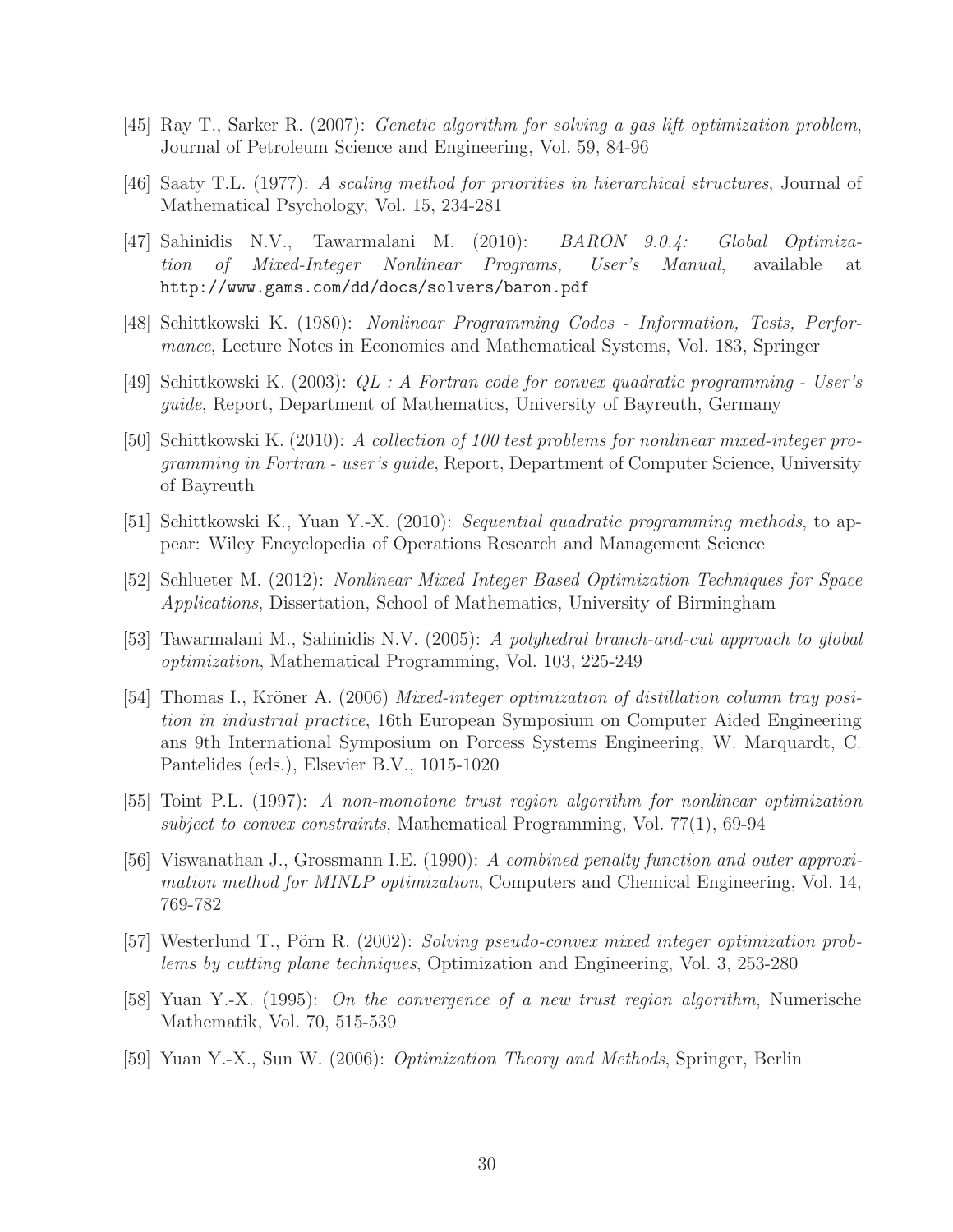|       |         |      |     |     |                     | $code \hspace{0.2cm} T P_1 \hspace{0.2cm} T P_2 \hspace{0.2cm} T P_3 \hspace{0.2cm} T P_4 \hspace{0.2cm} T P_5 \hspace{0.2cm} mean$ |
|-------|---------|------|-----|-----|---------------------|-------------------------------------------------------------------------------------------------------------------------------------|
|       | $C_1$ * |      |     |     | 5.2 1.3 4.0 7.0 4.4 |                                                                                                                                     |
| $C_2$ | 0.3     | $*$  | 1.5 | $*$ | 82                  | -33                                                                                                                                 |
|       | 3.0     | 11.2 |     |     | 12.2                | -88                                                                                                                                 |

<span id="page-30-0"></span>Table 3: Some Fictitious Calculation Times for 5 Test Problems and 3 Codes

#### **APPENDIX: Priority Theory**

To explain possible irregularities when evaluating statistical comparative scores, let us consider a simple example. Suppose we want to evaluate one performance criterium, e.g., calculation time, for comparing three optimization codes, say  $C_1$ ,  $C_2$ ,  $C_3$ , on five test problems,  $TP_1$ , ...,  $TP_5$ . The results of the test runs might be given by the data of Table [3.](#page-30-0) A "  $*$  " indicates that the code could not solve the corresponding test problem successfully.

The mean values of calculation times are taken over all successful test runs. We get the impression that  $C_2$  is somewhat faster than  $C_1$ , but the calculation times for test problems successively solved by both codes, are the other way round. On the other hand, the mean value for  $C_3$  is twice as larger than the one for  $C_1$  and a bit more than the one for  $C_2$ .

We have to expect that in particular the higher dimensional, time-consuming test problems could not be solved successfully by all programs. To avoid the difficulties as outlined in the above example, we exploit the priority theory of Saaty [\[46\]](#page-29-11), which was used by Lootsma [\[40\]](#page-28-12) for comparing optimization software.

Now we assume that we want to compare N codes  $C_i$ ,  $i = 1, ..., N$ , on a set of M test problems  $TP_j$ ,  $j = 1, ..., M$ . Let  $S_i$  denote the set of test problems that could be solved successfully by code  $C_i$ ,  $i = 1, ..., N$ , i.e.,

$$
S_i := \{ j : TP_j \text{ could be solved successfully by } C_i, 1 \le j \le M \} \tag{39}
$$

Priority theory is based on a pairwise comparison of the N programs with respect to the performance criterium under consideration, e.g., calculation time. Let  $t_{ij}$  be the performance result obtained by code  $C_i$  on test problem  $TP_j$ ,  $t_{ij} > 0$ . Then we use the expressions

<span id="page-30-1"></span>
$$
r_{ik} := \frac{\sum_{j \in S_i \cap S_k} t_{ij}}{\sum_{j \in S_i \cap S_k} t_{kj}}
$$
(40)

for  $i = 1, \ldots, N$  and  $k = 1, \ldots, N$ , to define a reciprocal matrix

<span id="page-30-2"></span>
$$
R := (r_{ik})_{i,k=1,N} \quad , \tag{41}
$$

where the elements of  $R$  satisfy the condition

$$
r_{ik} = r_{ki}^{-1} > 0 \tag{42}
$$